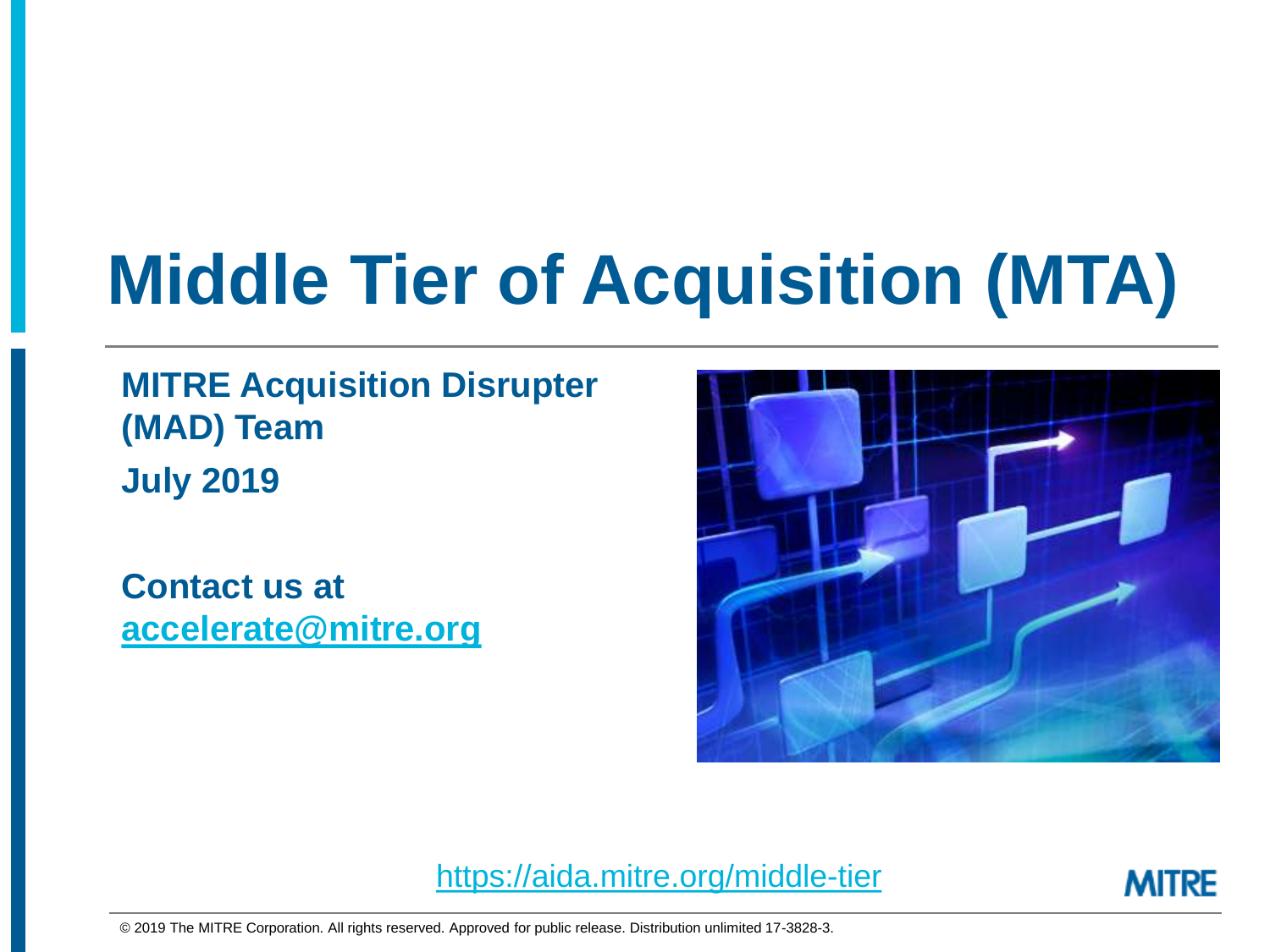## **Purpose / Outline**

**To provide an overview of Middle Tier of Acquisition and the latest updates on DoD implementation**

- **E** Legislation from FY16 NDAA
- **DoD Implementation**
- **Other Rapid Pathways**



**MITRE**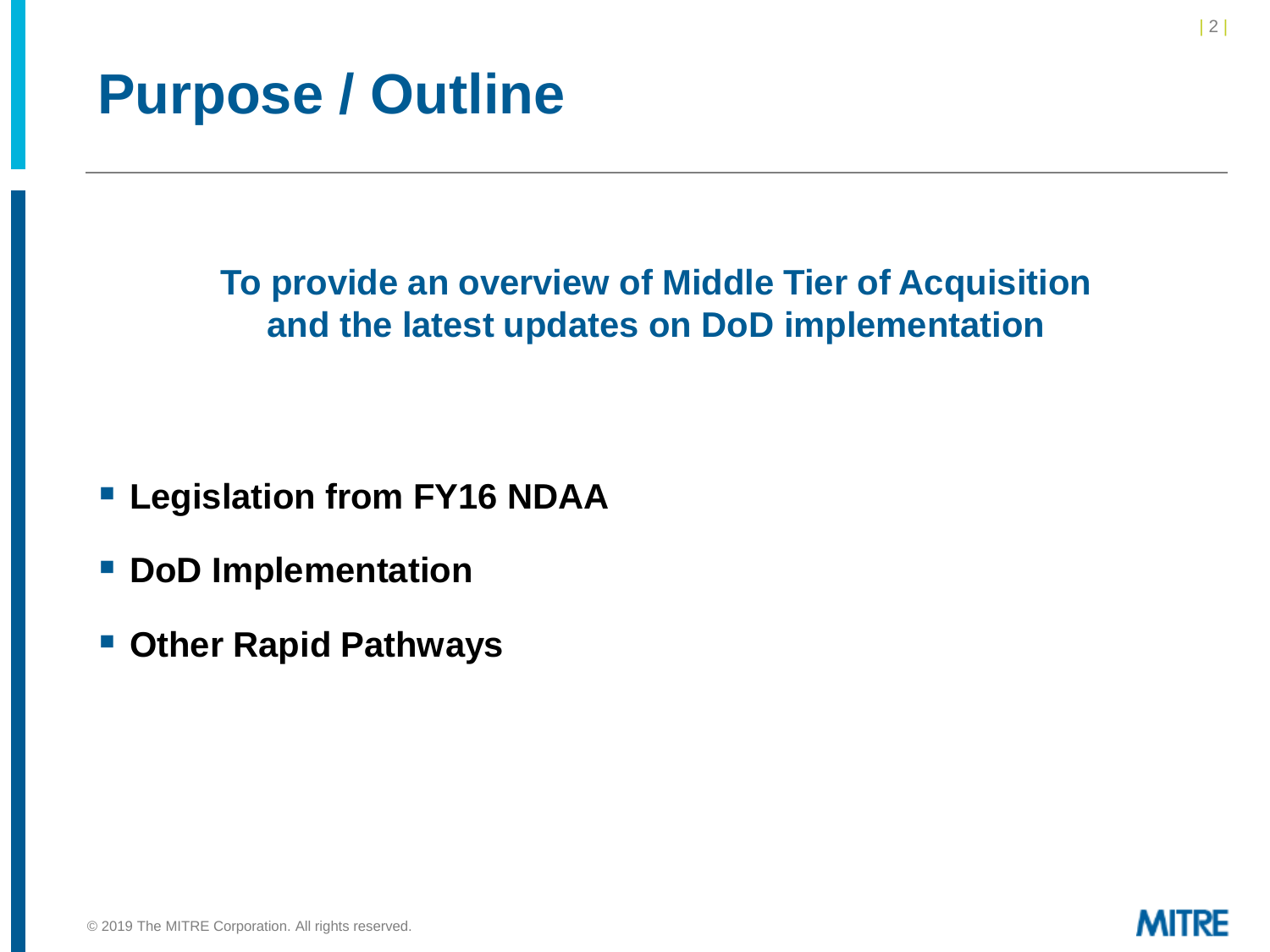## **Why Do We Need A Middle Tier of Acquisition?**

*"Success goes to the country that better integrates technology and adapts its way of fighting. Our response will be to prioritize speed of delivery, continuous adaptation, and frequent upgrades."*



- **Deliver performance at the speed of relevance**
- **Organize for innovation**
- **Streamline rapid, iterative approaches from development to fielding**

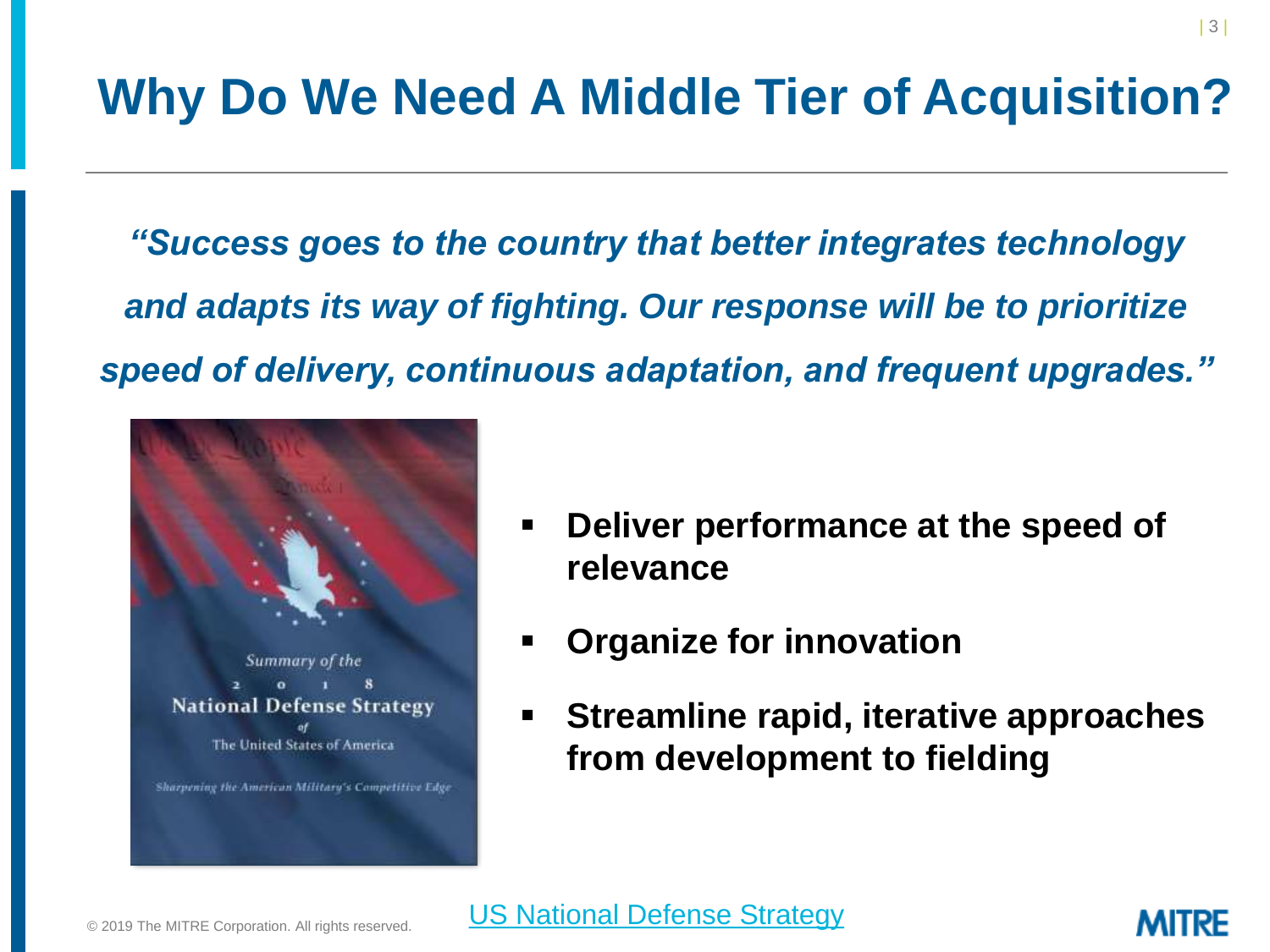# **Section 804 Middle Tier of Acquisition**

FY16 NDAA Section 804

### **Rapid Prototyping**

- **Use innovative technology to rapidly develop fieldable prototypes to demonstrate new capabilities, meet emerging military needs**
- **Field a prototype demonstrated in an operational environment**
- **Residual operational capability within 5 years of requirement**

### **Rapid Fielding**

- **Use proven technologies to field production quantities of new or upgraded systems with minimal development**
- **Begin production within 6 months**
- **Complete fielding within 5 years of requirement**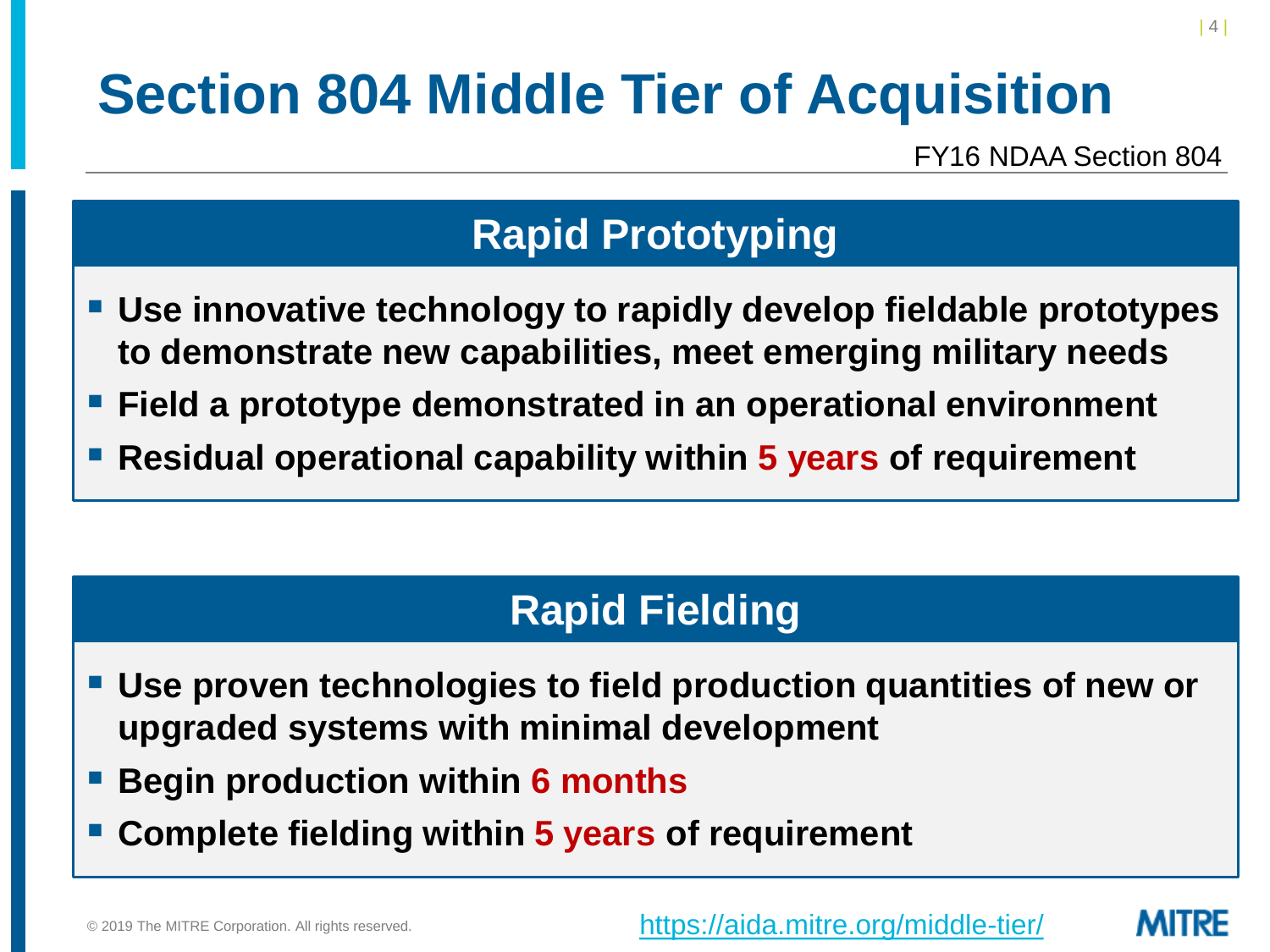## **Section 804 Overarching Guidance From FY16 NDAA**

- **Guidance required shall provide for a streamlined and coordinated requirements, budget, and acquisition process** 
	- Develop an approved requirement for each program in a period of not more than **6 months** from the process initiation
- Shall not be subject to JCIDS and DODD 5000.01

### **DoD Rapid Prototyping Fund**

- For acquisition programs under the rapid prototyping pathway
- Consist of appropriated funds and those credited by section 828
- Managed by a senior DoD official designed by AT&L
- Shall notify the congressional defense committees of all transfers

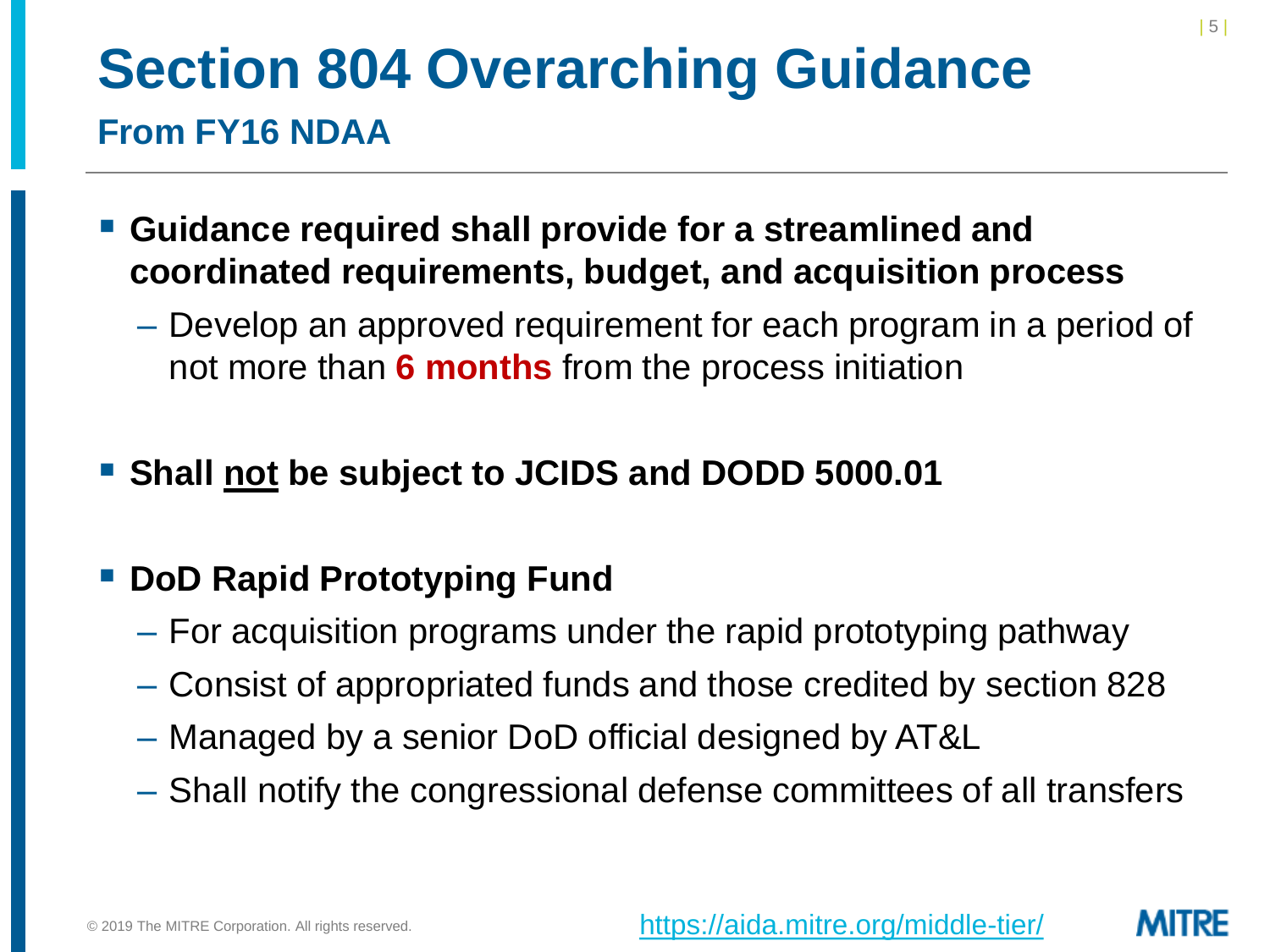# **Middle Tier of Acquisition Pathways**



| 6 |

MITRE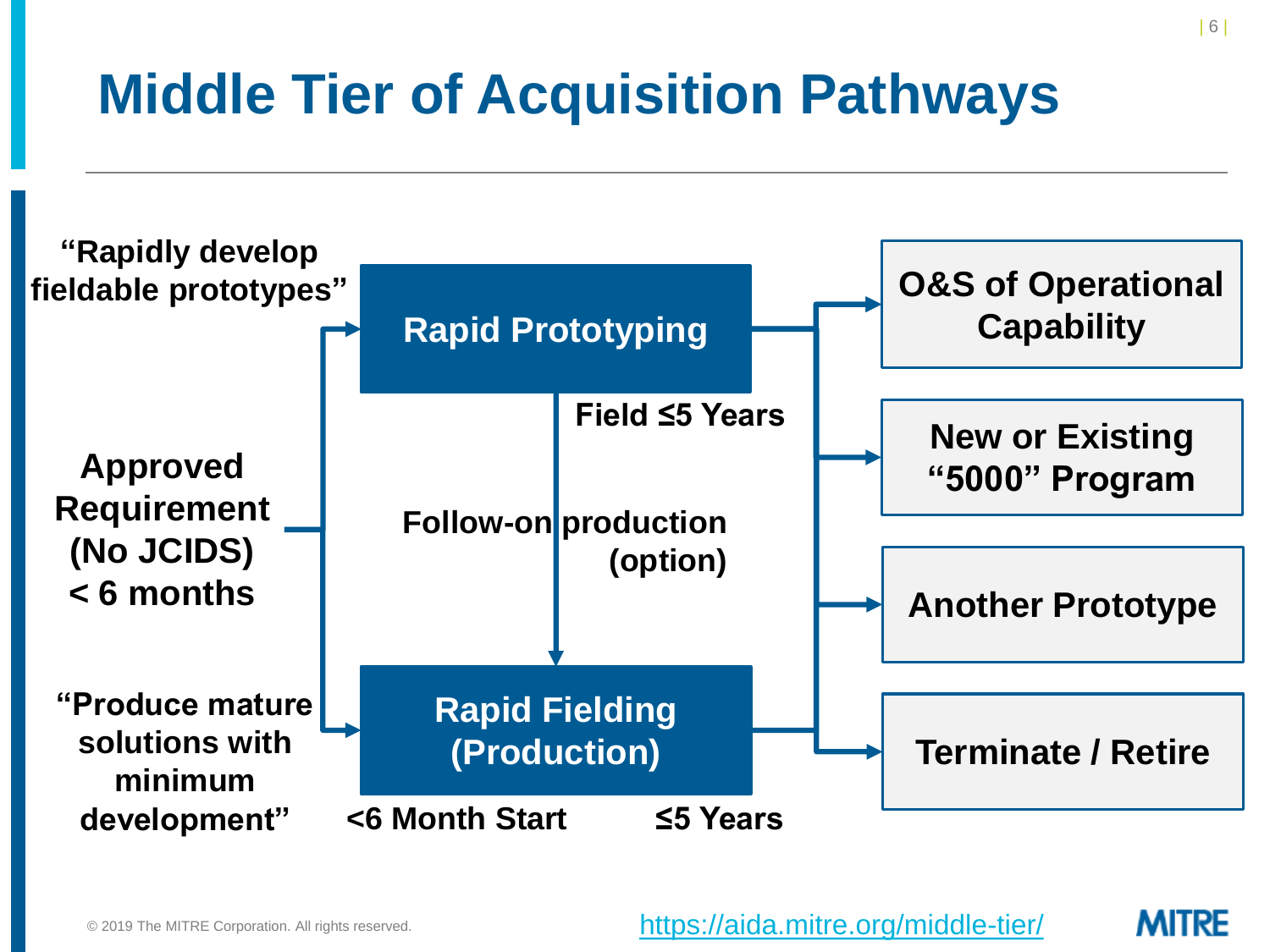# **Where Does Middle Tier of Acquisition Fit?**

|                    | <b>UONS/JUONS</b>                       | <b>Middle Tier of Acquisition</b>                     |                                                                                    | <b>DoDI 5000.02</b>                                  |
|--------------------|-----------------------------------------|-------------------------------------------------------|------------------------------------------------------------------------------------|------------------------------------------------------|
| <b>Type</b>        | <b>Urgent Capability</b><br>Acquisition | <b>Rapid Prototyping</b>                              | <b>Rapid Fielding</b>                                                              | <b>Traditional</b><br>Acquisition<br>Programs        |
| <b>Technology</b>  |                                         | Innovative                                            | Proven                                                                             |                                                      |
| <b>Requirement</b> | <b>Validated UON</b>                    | <b>Exempt from</b><br><b>JCIDS</b>                    | <b>Exempt from</b><br><b>JCIDS</b>                                                 | <b>JCIDS</b>                                         |
| <b>Timeline</b>    | Fielded $\leq$ 2<br>years               | Field Prototype $\leq 5$<br>years                     | <b>Start Production</b><br>$\leq 6$ months;<br>Complete fielding<br>$\leq$ 5 years | <b>None</b>                                          |
| <b>Other</b>       | <b>Below ACAT I</b><br>and IA           | <b>Exempt from DoDI</b><br>5000; PM reports<br>to SAE | <b>Exempt from DoDI</b><br>5000; PM reports<br>to SAE                              | <b>Statutory</b><br>requirements for<br><b>MDAPs</b> |

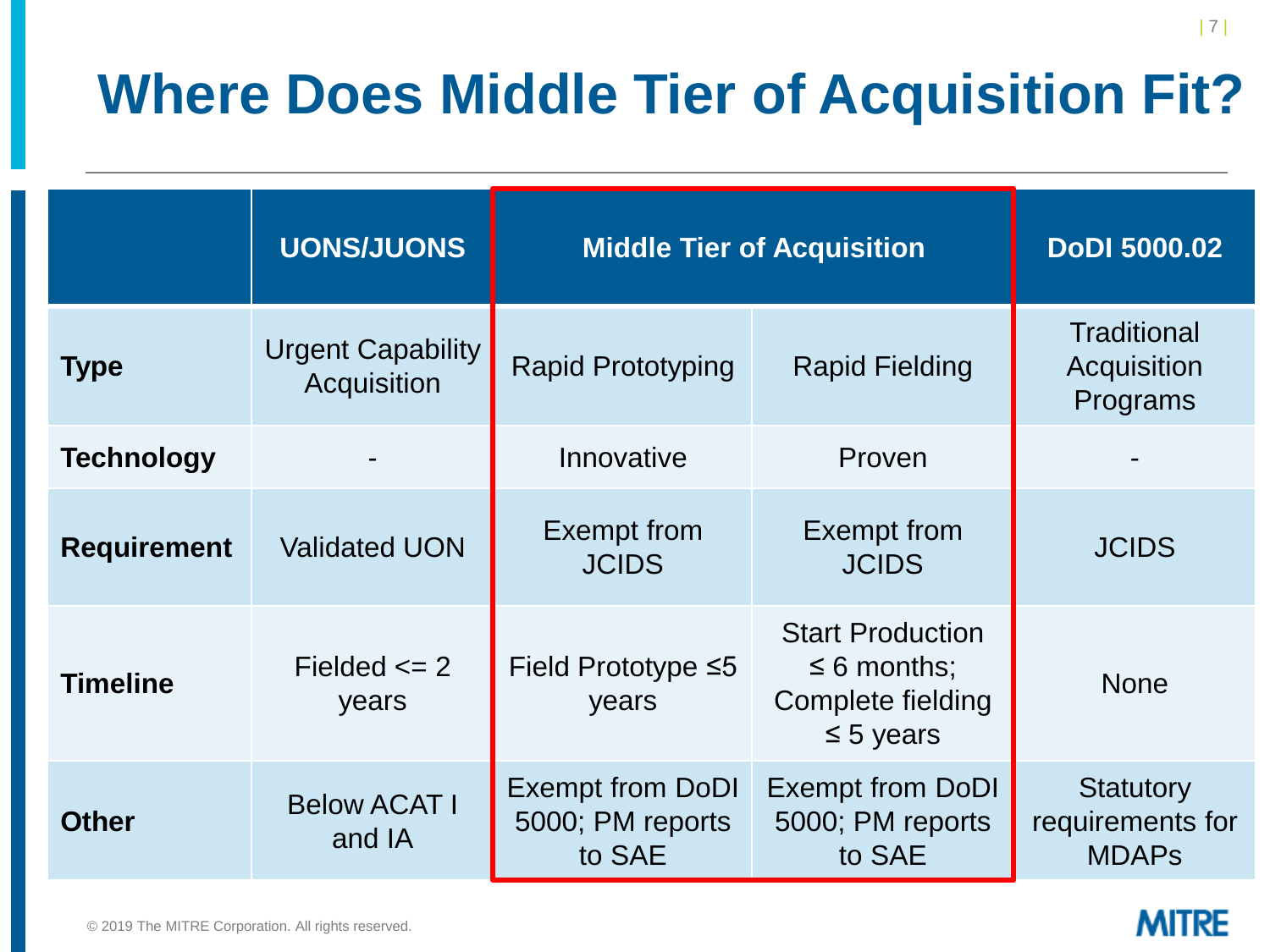# **Traditional 5000 vs Middle Tier Program**

#### **MDD A CDD RFPB C FRPDR MSA Phase TMRR Phase EMD Phase P&D Phase / O&S IOC FOC CPD AoA ICD Draft CDD CDD Traditional "5000" Program Prototypes Rapid Prototyping Rapid Fielding Design Develop Operations Middle Tier of Acquisition Program Prototype Produce Produce**

#### **MITRE**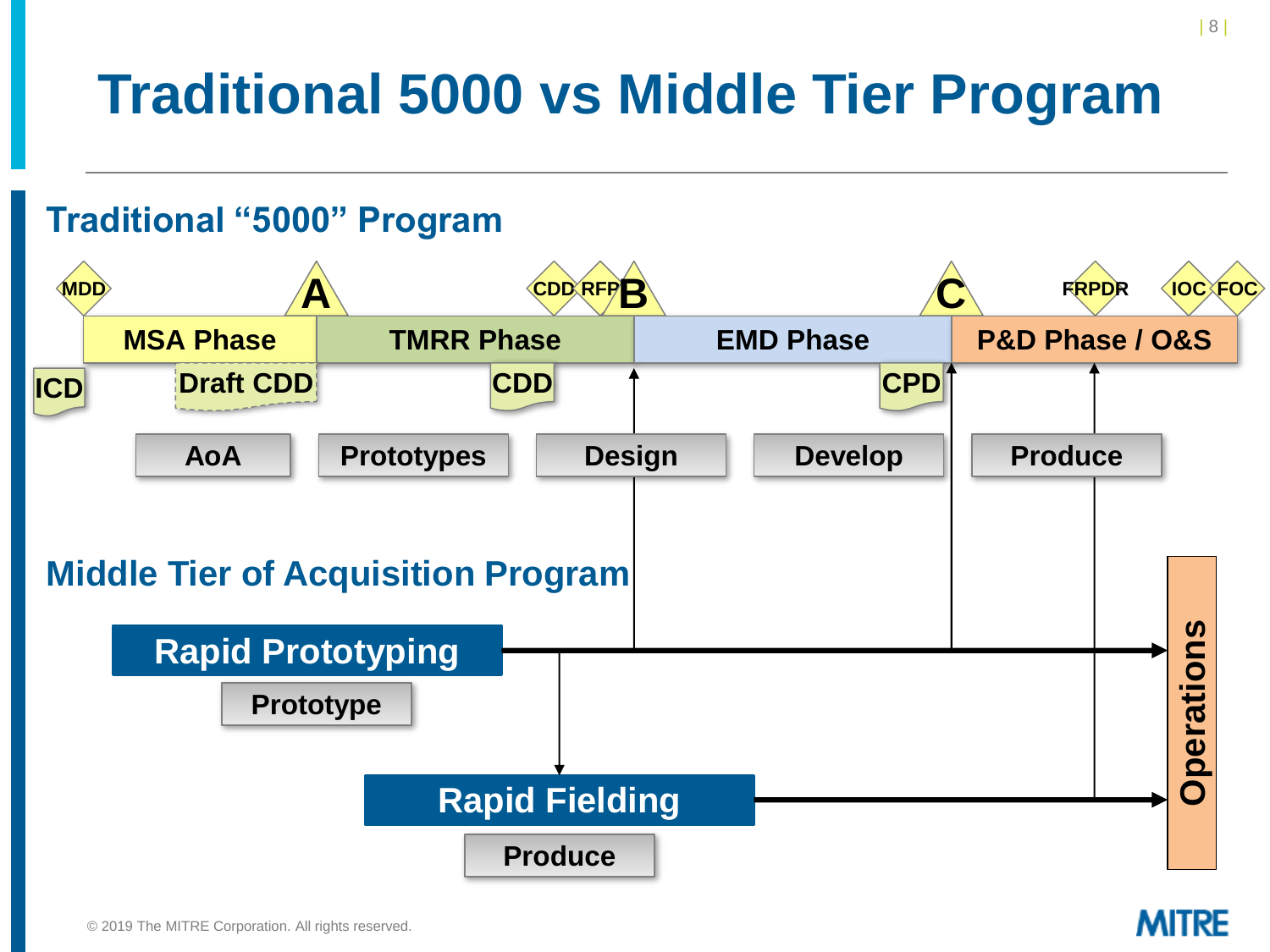## **DoD Implementation of Middle Tier Acquisition**

- USD(A&S) provided DoD Components **interim authority to implement MTA in Apr 2018**
- **Components developed rapid prototyping and fielding processes and issued via policy memos**
- **OSD and Services reviewing approach and challenges of initial programs**
- **USD(A&S), OSD, Joint Staff, and Components collaboratively developing new DODI policy and guidance – publish by Dec 2019**
- **Components drafting updated policies and guidance**



prototype and/or moidly field capabilities under a new pathway, distinct from the traditional acquisition system. Under the Middle Tier of Acquisition, programs subject to the guidance shall not be subject to the Joint Capabilities Integration Development System (JCIDS) manual and DoD Streetive 5000.01, "The Defense Acquisition System," except to the extent specifically provided in the implementing guidance. This memo has been coordinated with the Under Secretary of Defense (Componiler) and the Vice Chairman of the Joint Chiefs of Staff.

2. Interim Authority

[USD\(A&S\) memo 16 Apr 18](https://aida.mitre.org/wp-content/uploads/2018/04/OSD-memo-on-804.pdf)

2.1. This memo provides to DoD Components the authority to implement Section 804 on an interior basis until September 30, 2019. This time period may be extended at the discretion of the Under Secretary of Defense for Acquisition and Sustainment (USD(A&S)). DoD Components are excounged to immediately further implement the Section 804 nuthority by developing rapid prototype and fielding processes and procedures.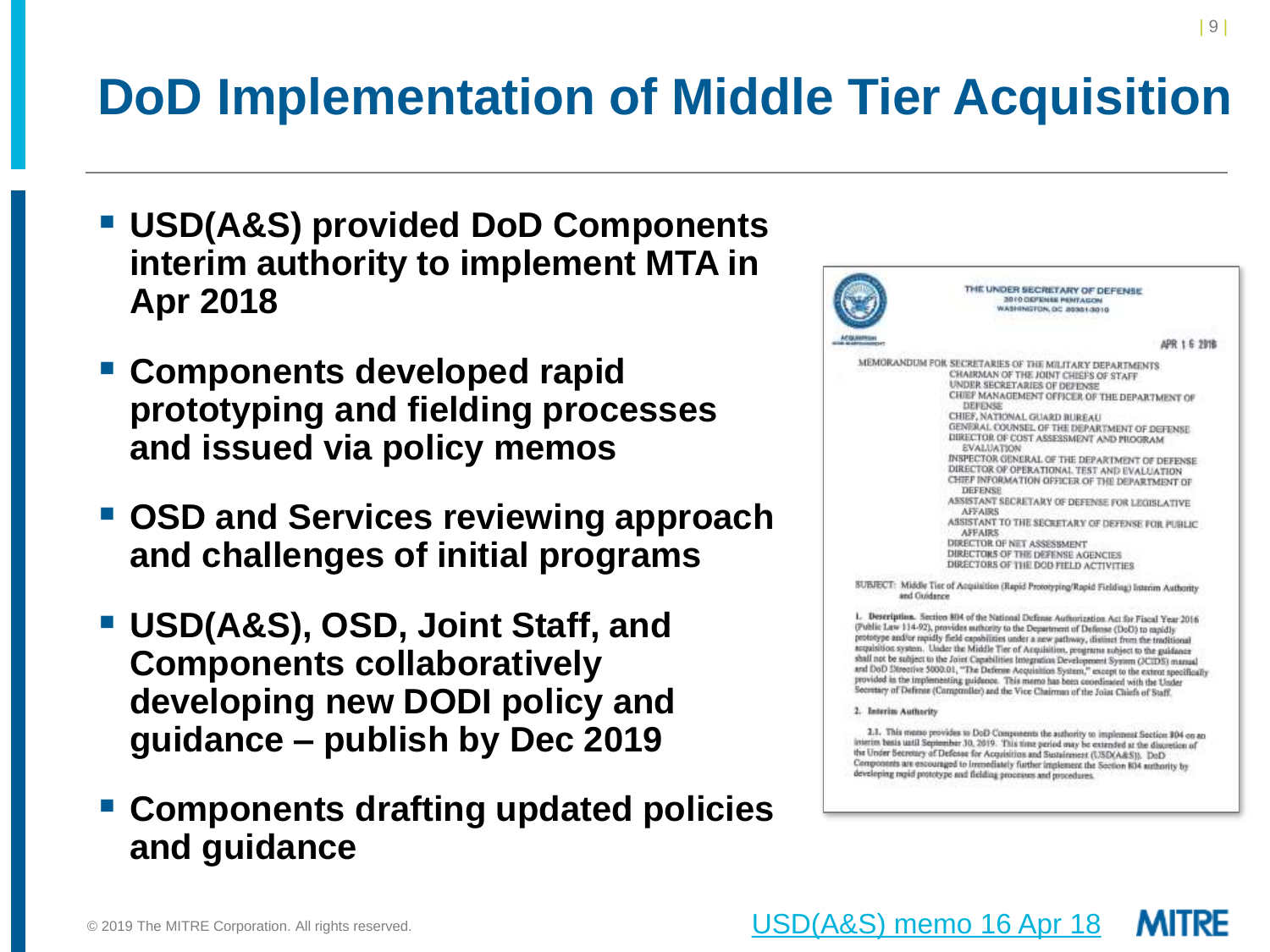## **MTA Requirements**

#### ▪ **FY16 NDAA:**

- Shall not be subject to JCIDS
- Provide a streamlined process that results in the development of an "approved requirement" for each program <6 months
- Services empowered to establish process for "approved requirement"
	- [Air Force](https://aida.mitre.org/wp-content/uploads/2019/06/A5R-Requirements-Guidebook-Vol-5-11-Jan-19.pdf): Rapid Requirement Doc staffed via A5, SAE, CSAF
	- [Navy:](https://news.usni.org/2018/05/10/document-dept-navy-rapid-acquisition-guidance) Top Level Requirements doc outline MVP acceptable to ops
	- [Army:](https://aida.mitre.org/wp-content/uploads/2019/06/Army-A-CDD-Memo-7-Jun-19.pdf) Abbreviated CDD (not as mature as final CDD) may be used
- As these Service requirements processes were in development, most initial MTA programs used an existing JCIDS document
	- If prototyping a subset of system requirements, should scope for MTA

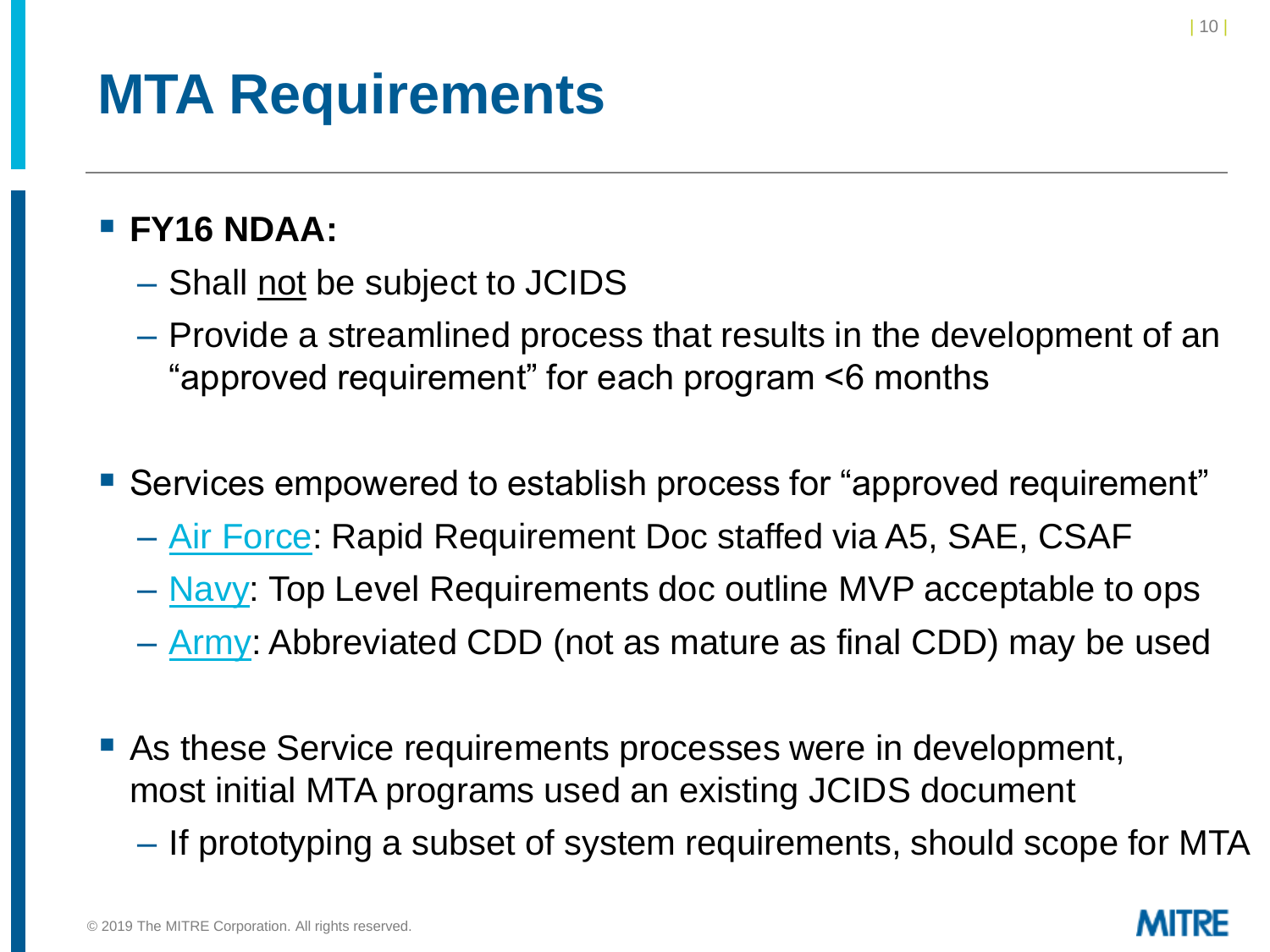### **FY16 NDAA Roles and Responsibilities: Guidance May Include…**

### ▪ **SAE**

- SAE is MDA (in coordination with AT&L)
- Shall appoint PM and evaluate PM job performance annually

#### ▪ **Program Manager**

- Shall report directly to the SAE
- Authorized to staff positions to manage the program without another organization to the maximum extent practicable
- Authorized to make cost, schedule, requirements trade-offs in coordination with the users and testers
- Expeditiously seek Congressional waiver from any statutory or regulatory requirement they determine add little/no value to program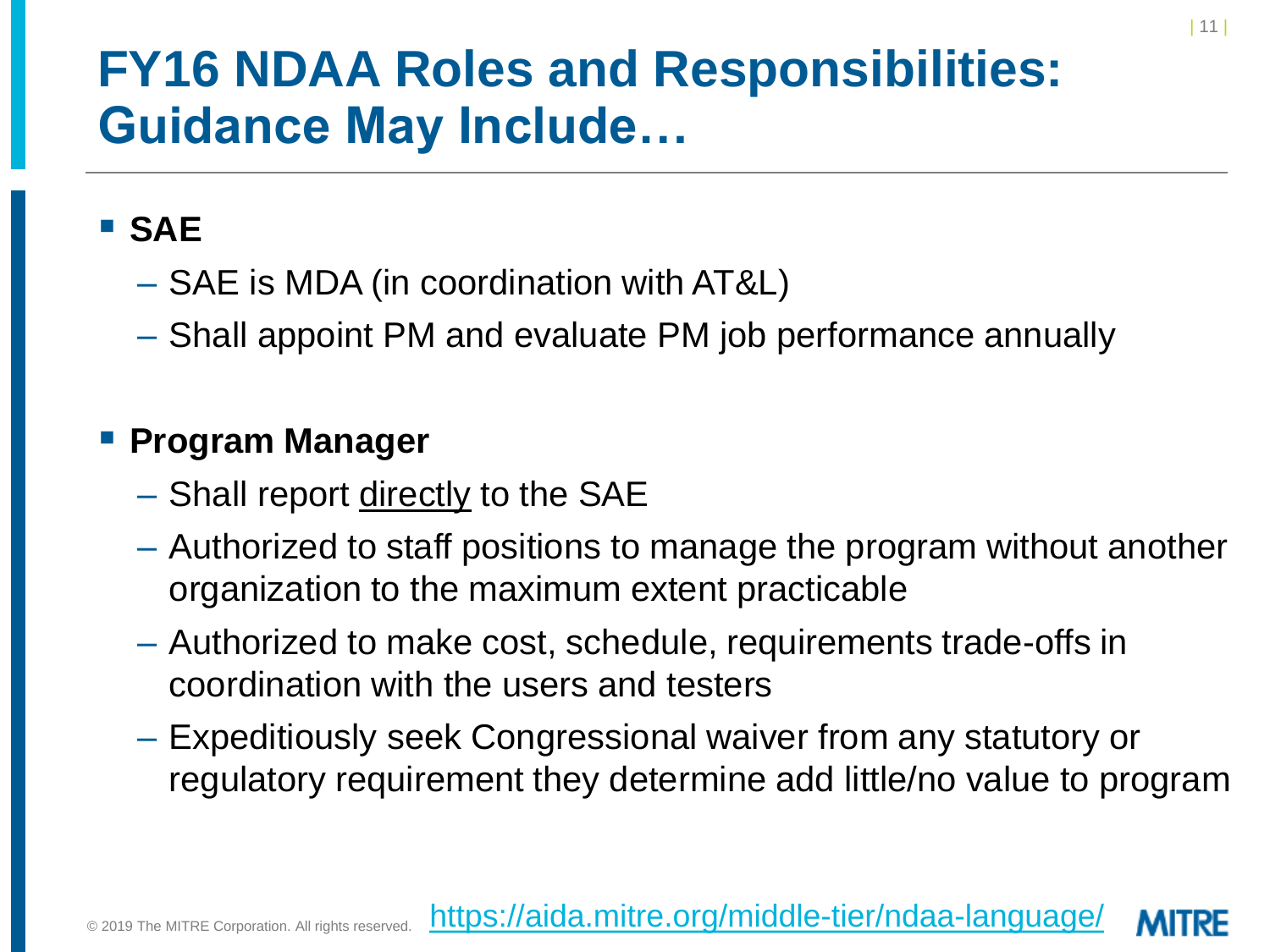## **Service Implementation of Decision Authority**

#### ■ Air Force

- SAE is MDA for MTA programs > ACAT I
- PEO (or delegated) is MDA for MTA programs < ACAT I

### ▪ **Navy**

- ASN(RD&A) will initiate all MDA programs and designate an Acquisition Decision Authority (ADA)
- PMs will report directly to ADA

### ▪ **Army**

- AAE will provide oversight and approve initial decision to use MTA
- Decision Authority: AAE for ACAT I, PEOs for ACAT II-IV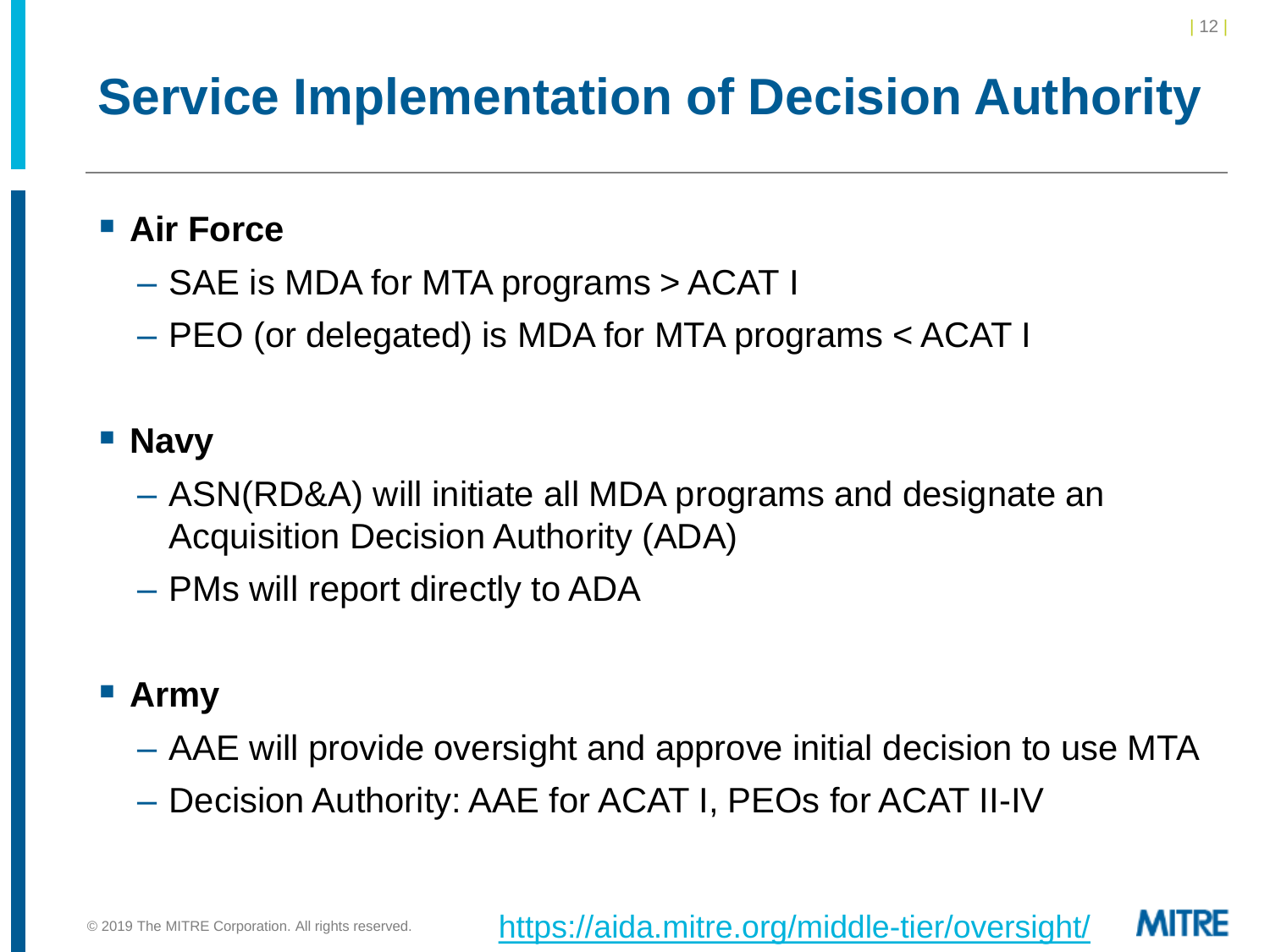## **MTA Documentation**

#### ▪ **Acquisition Decision Memo signed by MDA designates MTA program**

- MTA program populates Defense Acquisition Visibility Environment (DAVE) within 30 days of MDA approval
- Initial obligation of funds establishes start of 5-year time limitation

#### **Services outlined minimum set of required artifacts for MTA programs**

- Heavy emphasis on tailoring and streamlining
- Waivers may be requested for statutory and regulatory requirements applicable to ACAT cost thresholds that are non-value added
- **PMs propose program specific documentation, decision points, metrics, guardrails, timing and scope of decision reviews, and establish cost, schedule, risk, and performance objectives**
- **EXALERT FARS, and Agency FAR Supplement requirements apply**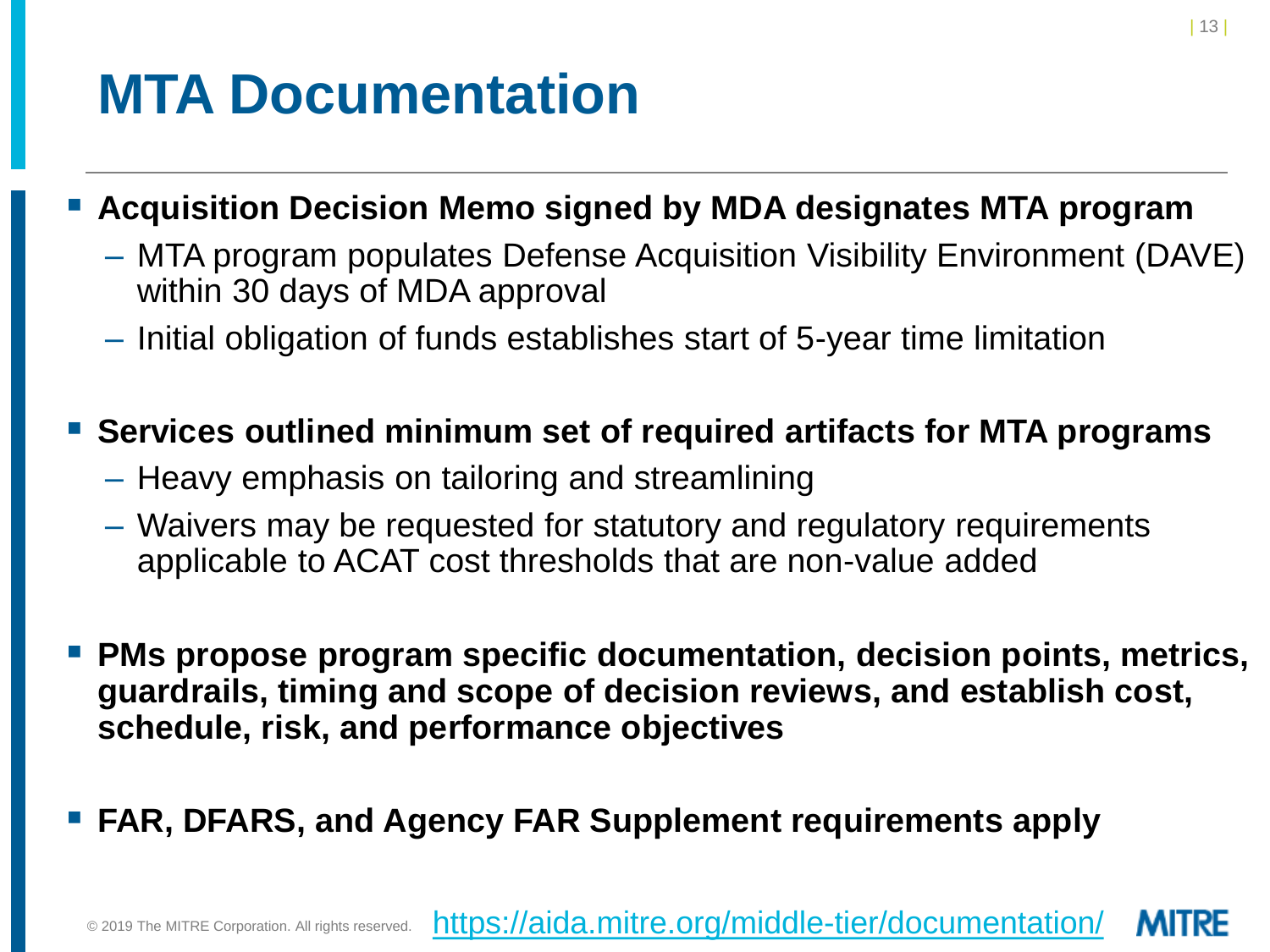# **Streamlining and Shaping Strategies**



#### **Contracting**

- Explore range of **FAR and Non-FAR** options to support rapid timelines
- Many initial MTA programs used existing FAR contracts; some used OTAs



- **Systems Engineering and Test and Evaluation**
	- Must be tailored and streamlined to support rapid programs
	- SAEs encourage Digital engineering, MOSA, agile development approaches

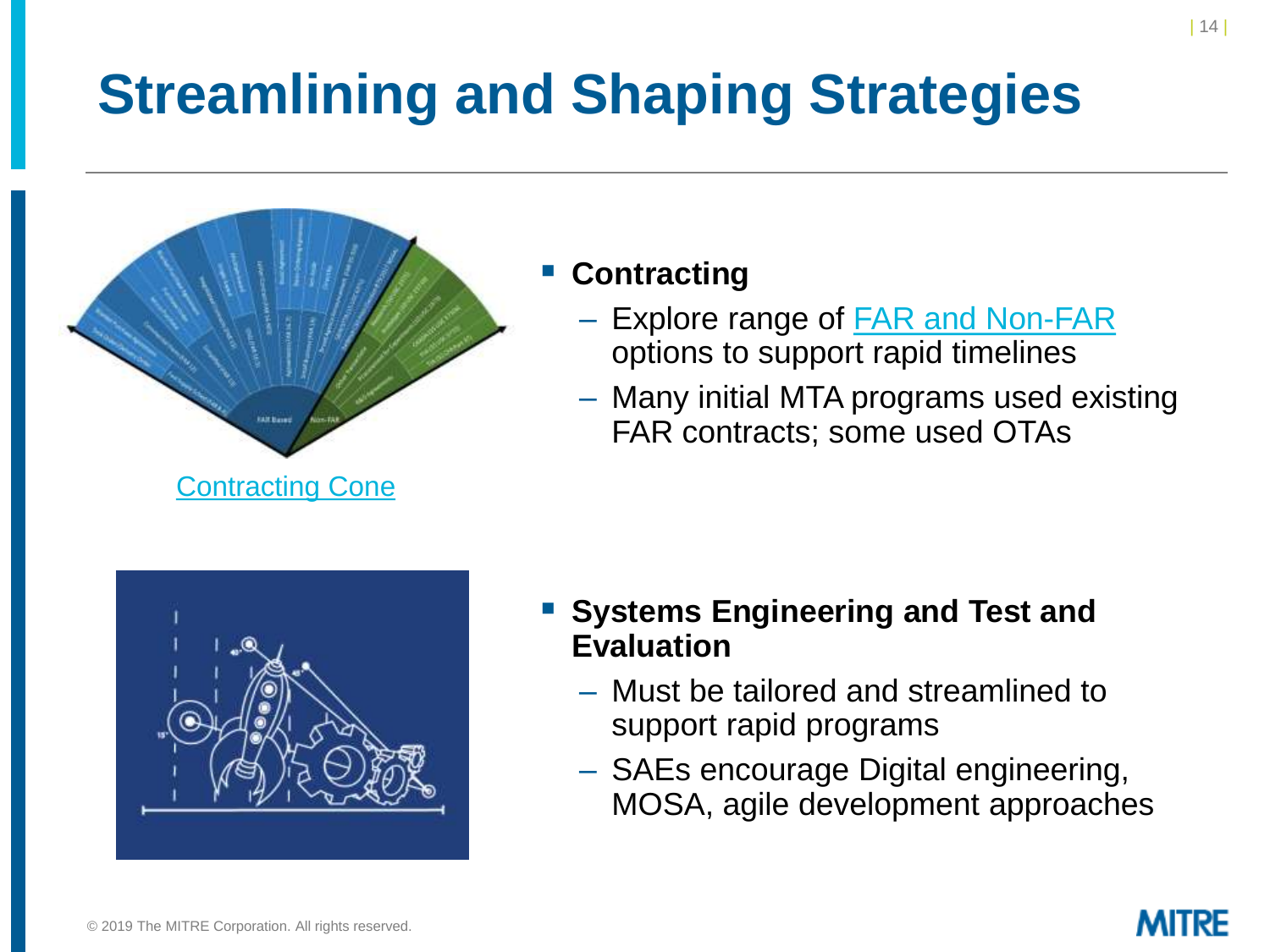## **Published Middle Tier Policy and Guidance**



Slide tailored from DAU MTA brief Links to all references here:

<https://aida.mitre.org/middle-tier/references/>

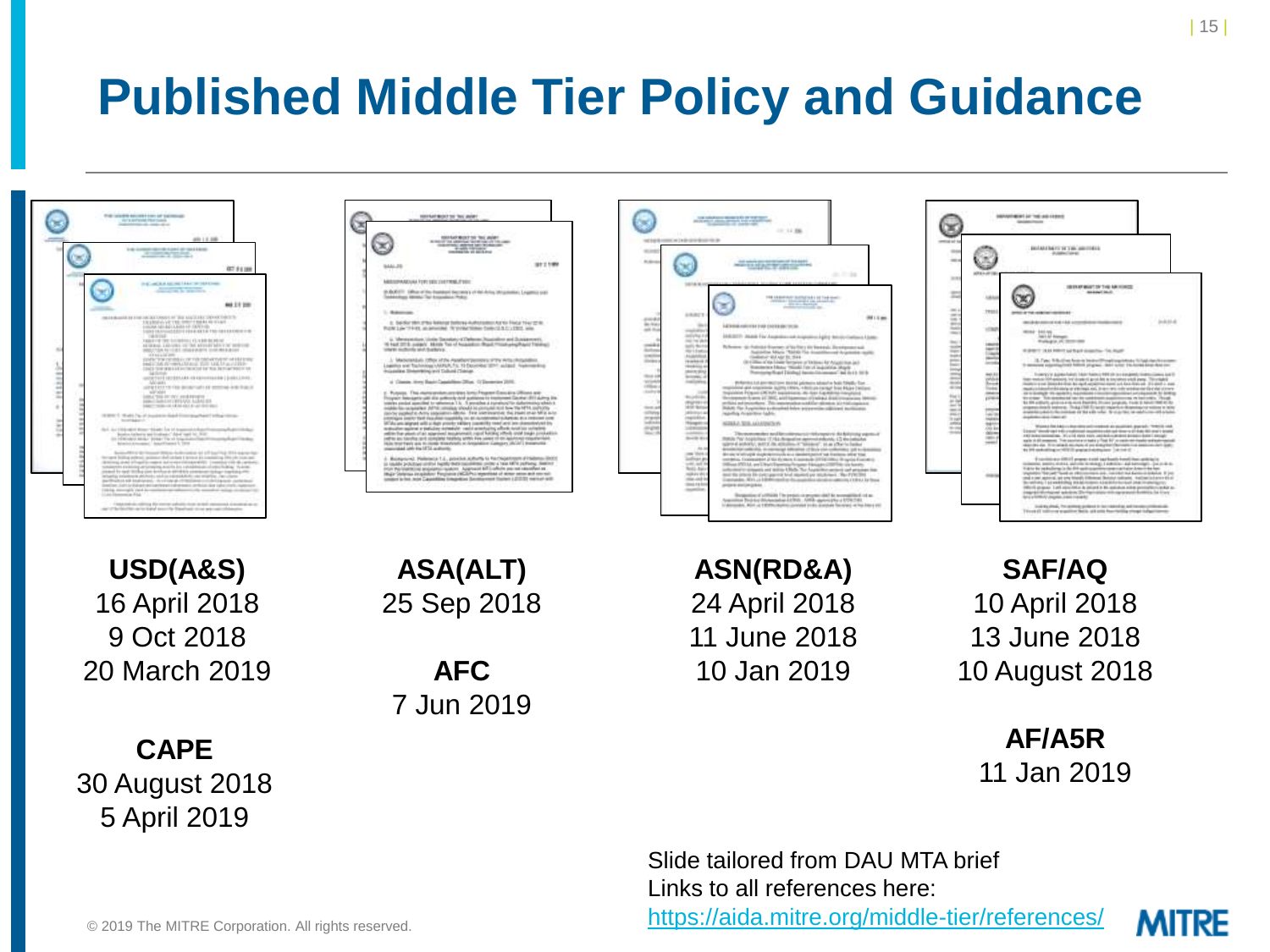# **Middle Tier of Acquisition Programs**

|                  | <b>Rapid Prototyping</b> | <b>Rapid Fielding</b> | <b>TOTAL</b> |
|------------------|--------------------------|-----------------------|--------------|
| <b>Air Force</b> | 20                       | $\overline{4}$        | 24           |
| <b>Army</b>      | 8                        | $\Omega$              | 8            |
| <b>Navy</b>      | $\mathcal{S}$            | $\overline{0}$        | 3            |
| <b>USSOCOM</b>   | 10                       | $\Omega$              | 10           |
| <b>DISA</b>      | 1                        | $\Omega$              | 1            |
| <b>TOTAL</b>     | 42                       | 4                     | 46           |

Number of Middle Tier of Acquisition Programs initiated as of March 2019 [\(Source GAO-19-439](https://www.gao.gov/assets/700/699527.pdf)). + Initial List from SOCOM and DISA

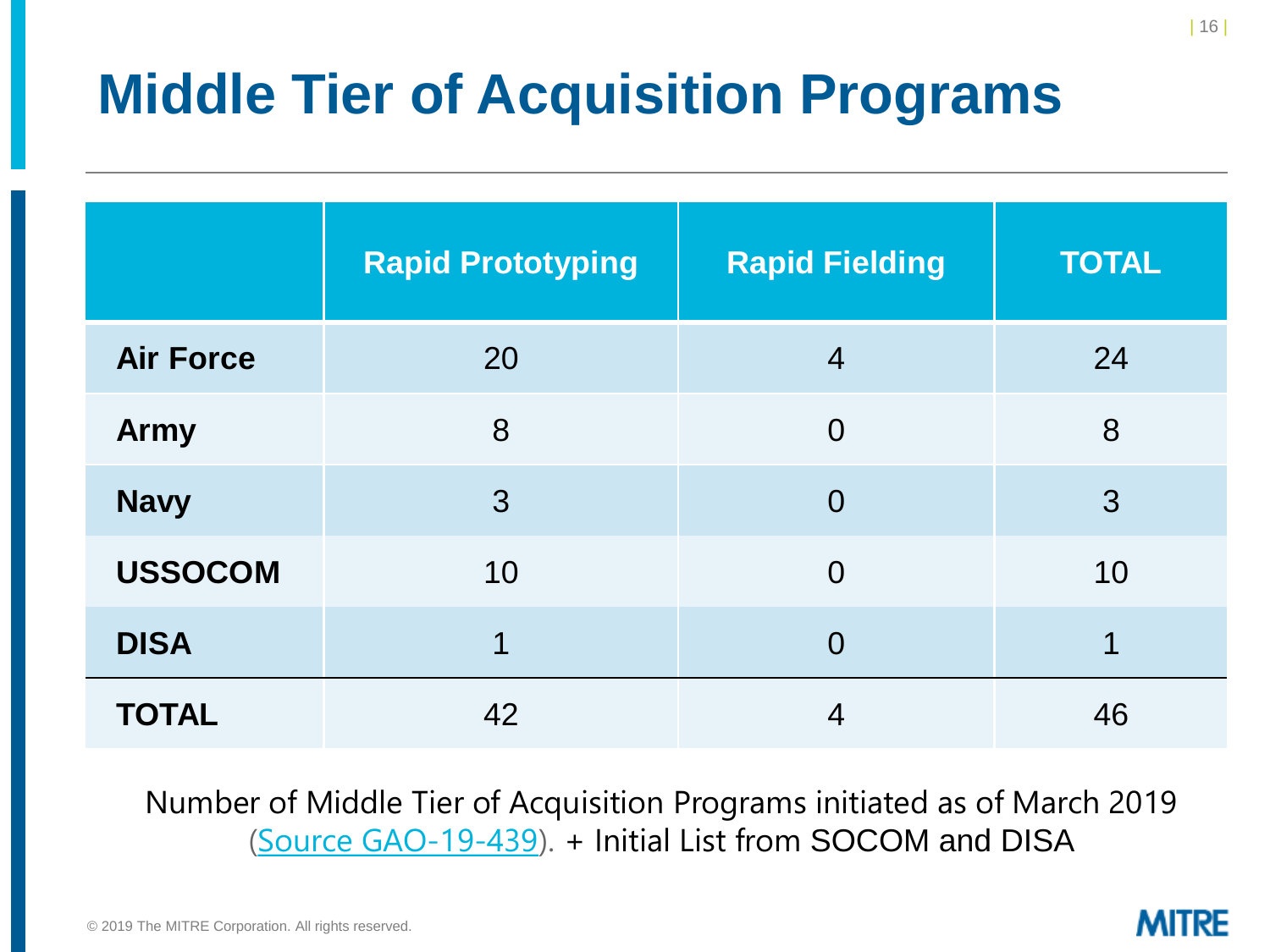# **MTA Program Risk Considerations**



**Tech Maturity** (Current and Change in TRL/MRL)

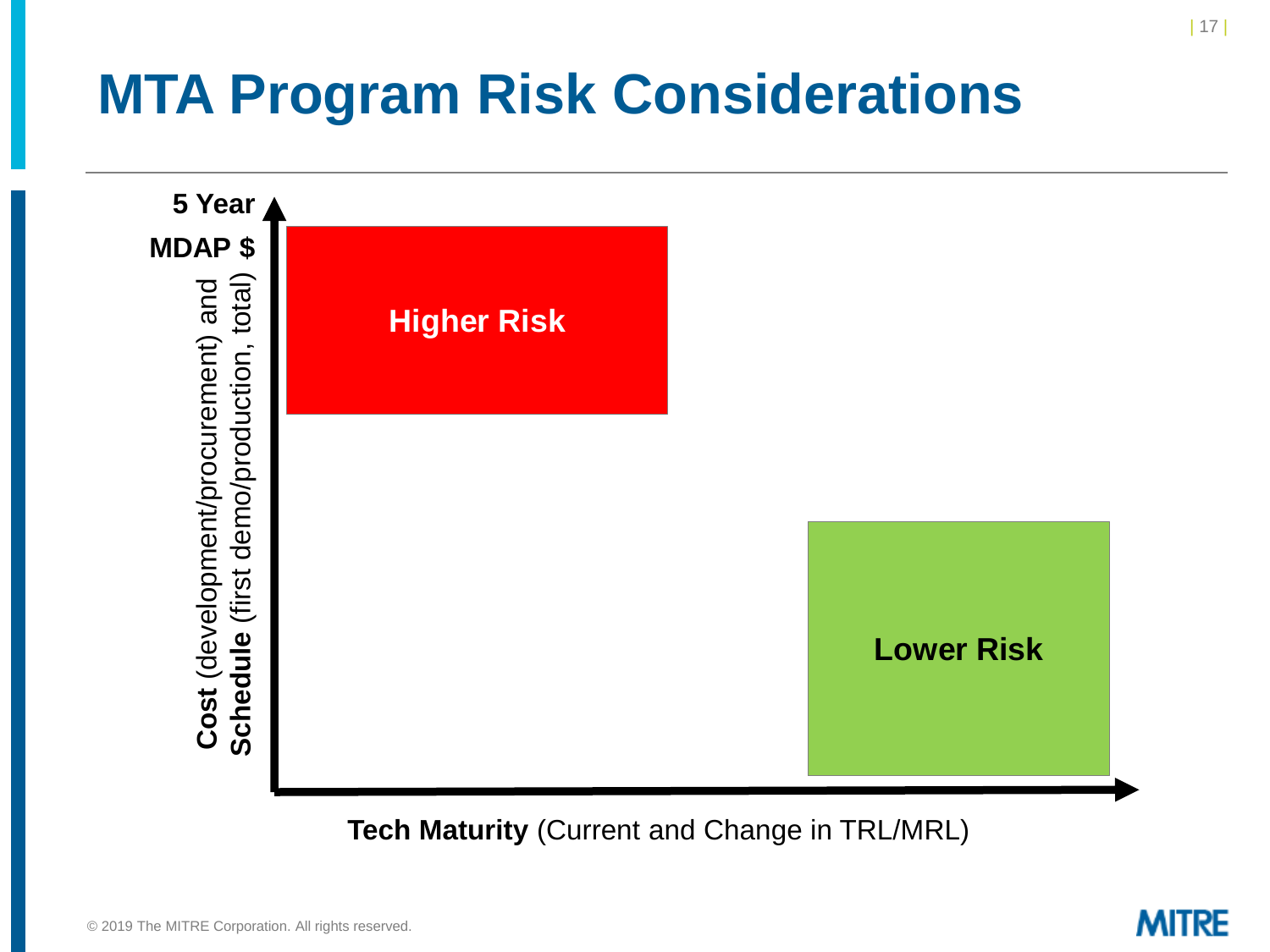## **FY20 NDAA**

#### **E** HASC Mark, Section 810

- No MTA program shall > MDAP threshold unless SECDEF waiver
- Provide DOT&E, DCAPE, USD(R&E) access to all tech data, records, and info to evaluate technical maturity of MTA programs
- SASC had no Middle Tier of Acquisition provisions

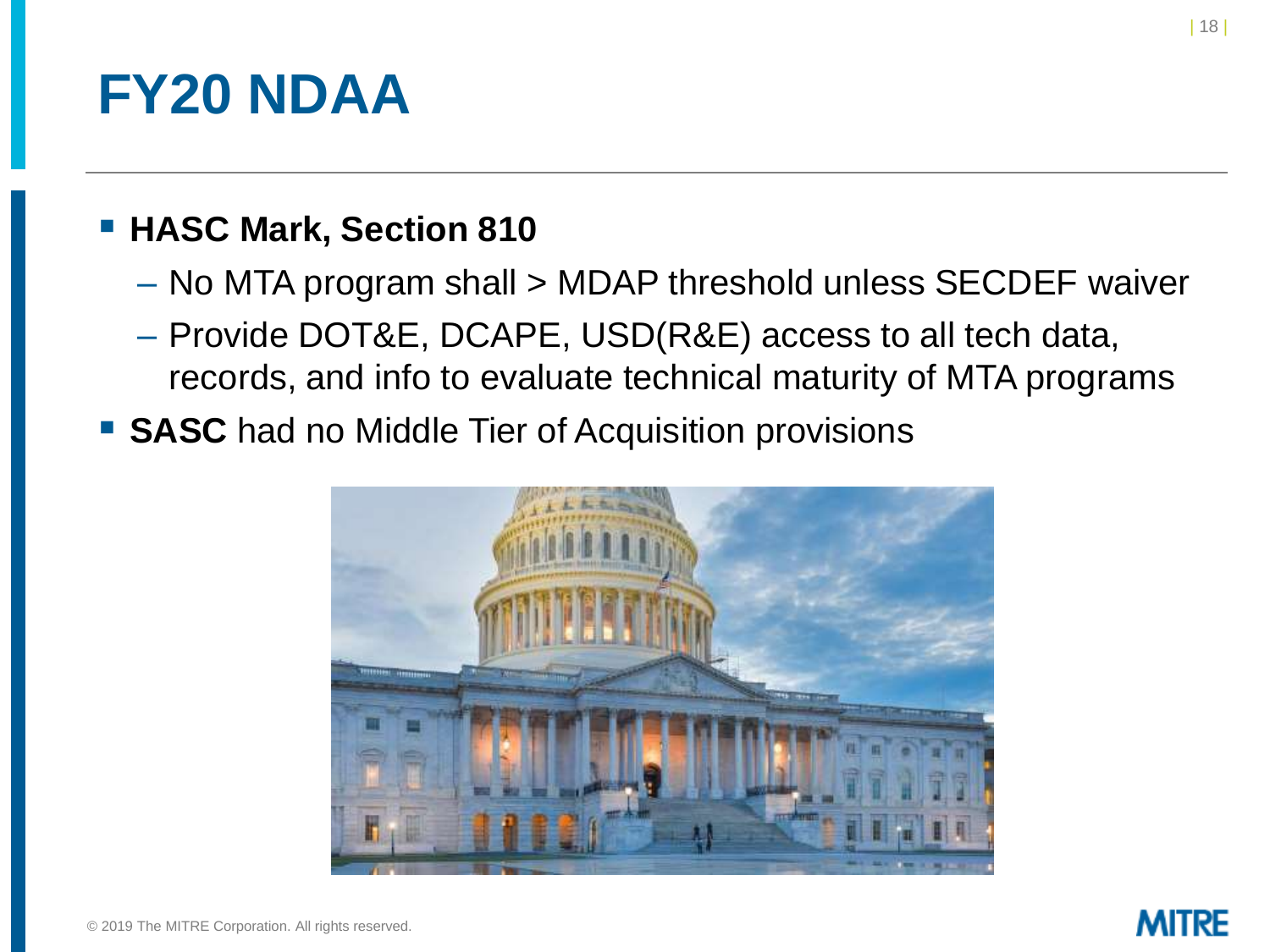# **Middle-Tier of Acquisition on AiDA**

**MITRE** AIDA acquisition in the digital age

Policies -Hot Topics

**MIDDLE TIER ACQUISITION (SECTION 804)** 

#### **Middle Tier Acquisition** (Section 804)

#### Introduction

Guiding Principles **Usiliation** Funding Requirements Oversight Documentation Contracting **Systems Engineering** Test and Evaluation Air Force Phases

Maritime Accelerated Acu Transition NDAA Language References **BSA Programs** 

#### Your source for Middle Tier Acquisition (Section 804) information.

As USD(A&S) and the SAEs publish implementation guidance, we integrate it here.

Middle Tier implementation guidance is organized by the functional areas on the left.

Congress in the FY16 NDAA Section 804 directed USD(AT&L), in consultation with USD Comptroller and VCJCS to establish guidance for a "middle tier" of acquisition programs that are intended to be completed in a period of 2-5 years via two acquisition pathways:

#### Rapid Prototyping

Use innovative technology to rapidly develop fieldable prototypes to demonstrate new capabilities, meet emerging military needs. The objectives are:

- · Field a prototype that can be demonstrated in an operational environment.
- · Provide for residual operational capability within 5 years of an approved requirement

#### **Potential 804 Rapid Pathways**





#### <https://aida.mitre.org/middle-tier/>

#### **MITRE**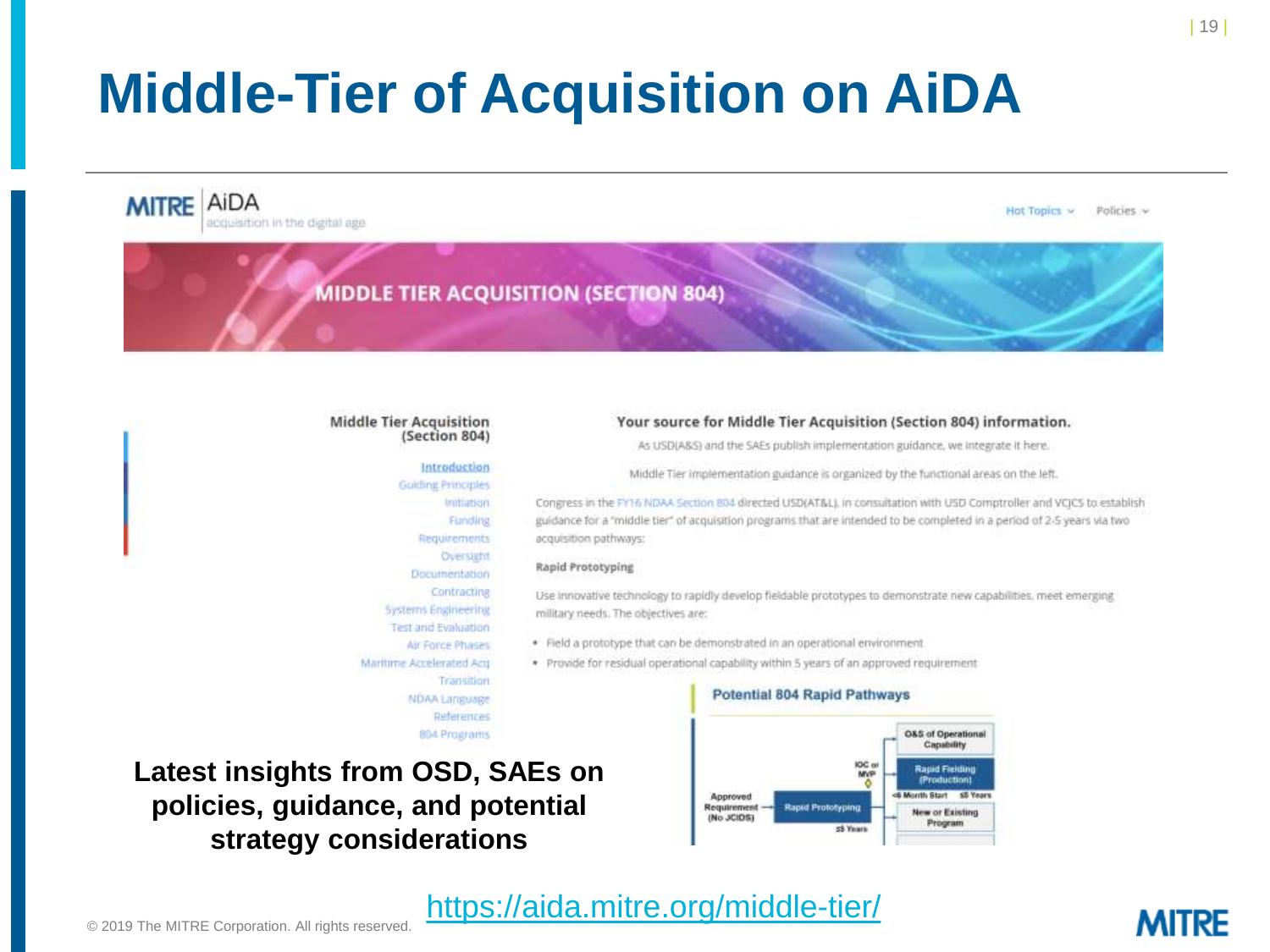## **BACKUP SLIDES**

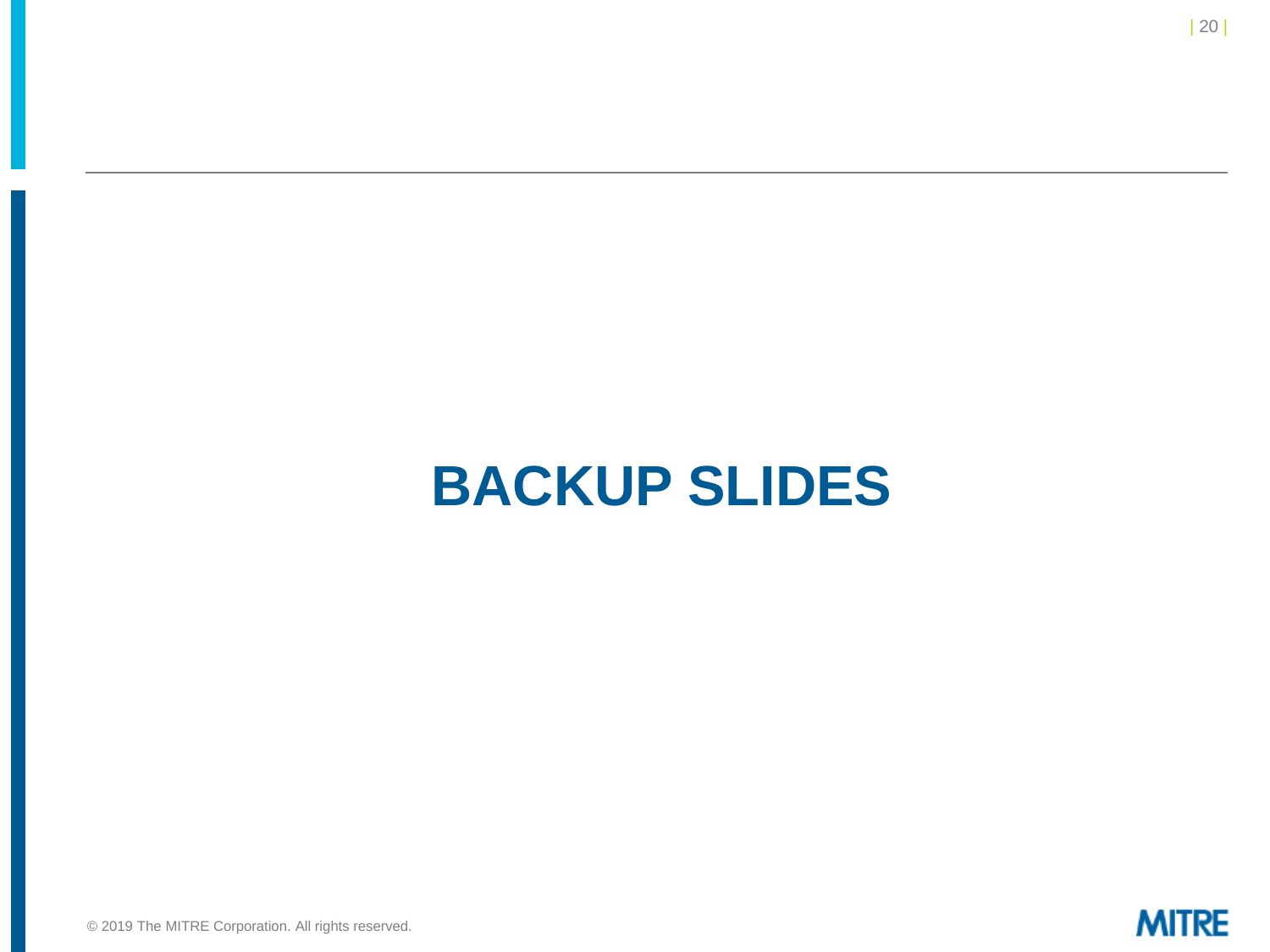# **Other Rapid Acquisition Pathways**

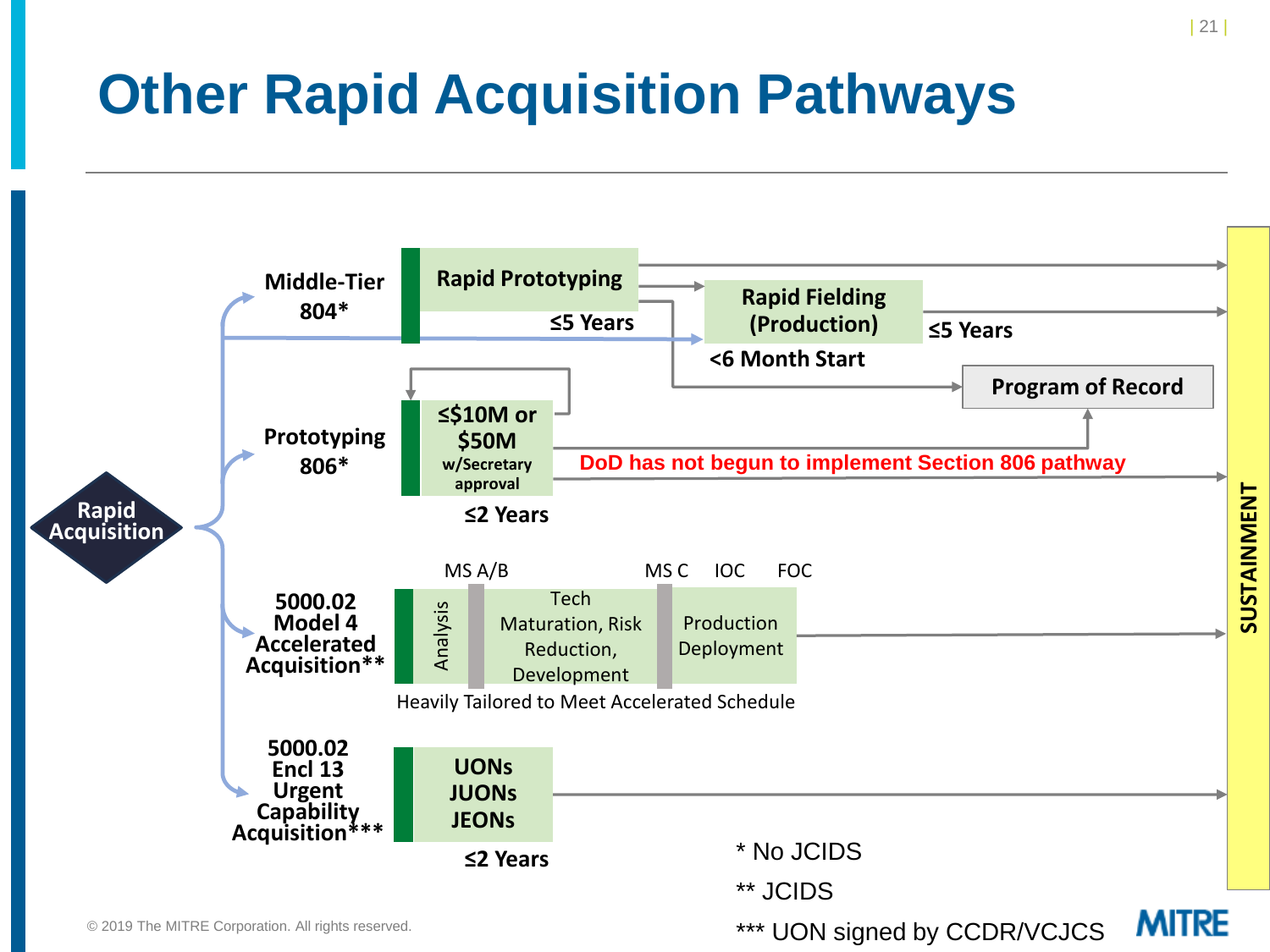## **806: Development, Prototyping, Deployment of Weapon System Components or Tech (1)**

FY17 NDAA Section 806

**Projects selected by the SAE as being one of the most promising, innovative, and cost-effective prototypes that is expected to be successfully demonstrated in a relevant environment**

- Must be completed within 2 years
- **Limited to \$10M**
	- Could be funded up to **\$50M** if Secretary approved, Congress notified
- Prototypes shall be funded through contracts, cooperative **agreements, or OTAs**
	- Prototypes can be budgeted separately from a PoR and excluded from MDAP costs
- **Exempt from JCIDS**

#### **DoD has not begun to implement Section 806 pathway**

<https://aida.mitre.org/weapon-system-prototyping/>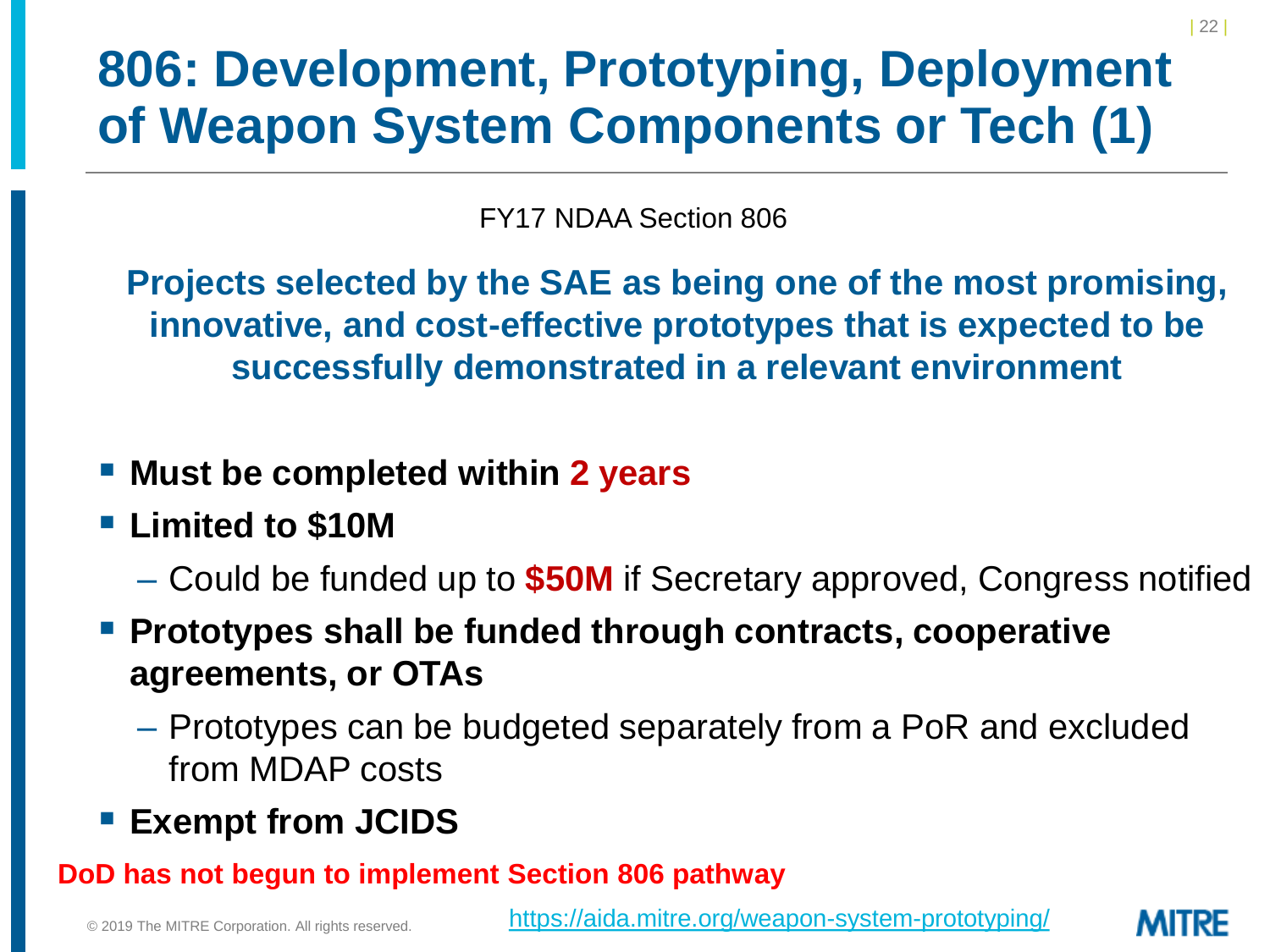## **806: Development, Prototyping, Deployment of Weapon System Components or Tech (2)**

FY17 NDAA Section 806

- SAE may select the project for follow-on production contract or **OT without competition if**
	- Addresses a high priority warfighter need or reduces the costs of a weapon system
	- Competitive procedures were used for the selection of parties for participation in the original prototype project
	- Participants in the original prototype project successfully completed the requirements of the project; and
	- Prototype of the system to be procured was demonstrated in a relevant environment.
- Each Service Secretary will establish an oversight board or **group of senior advisors to manage prototype projects DoD has not begun to implement Section 806 pathway**

<https://aida.mitre.org/weapon-system-prototyping/>

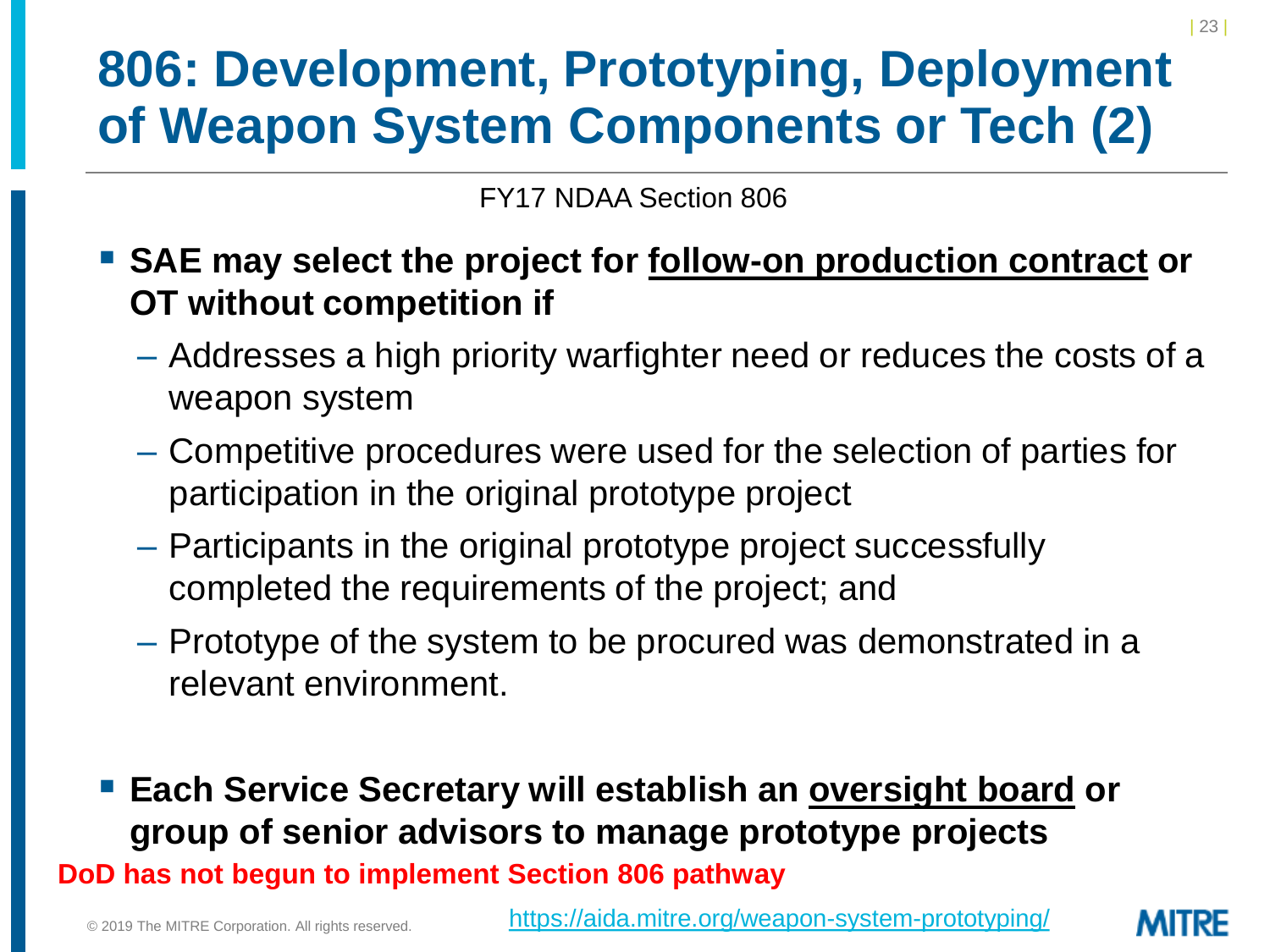## **Potential Section 806 Pathways**



**DoD has not begun to implement Section 806 pathway**

© 2019 The MITRE Corporation. All rights reserved.

<https://aida.mitre.org/weapon-system-prototyping/>

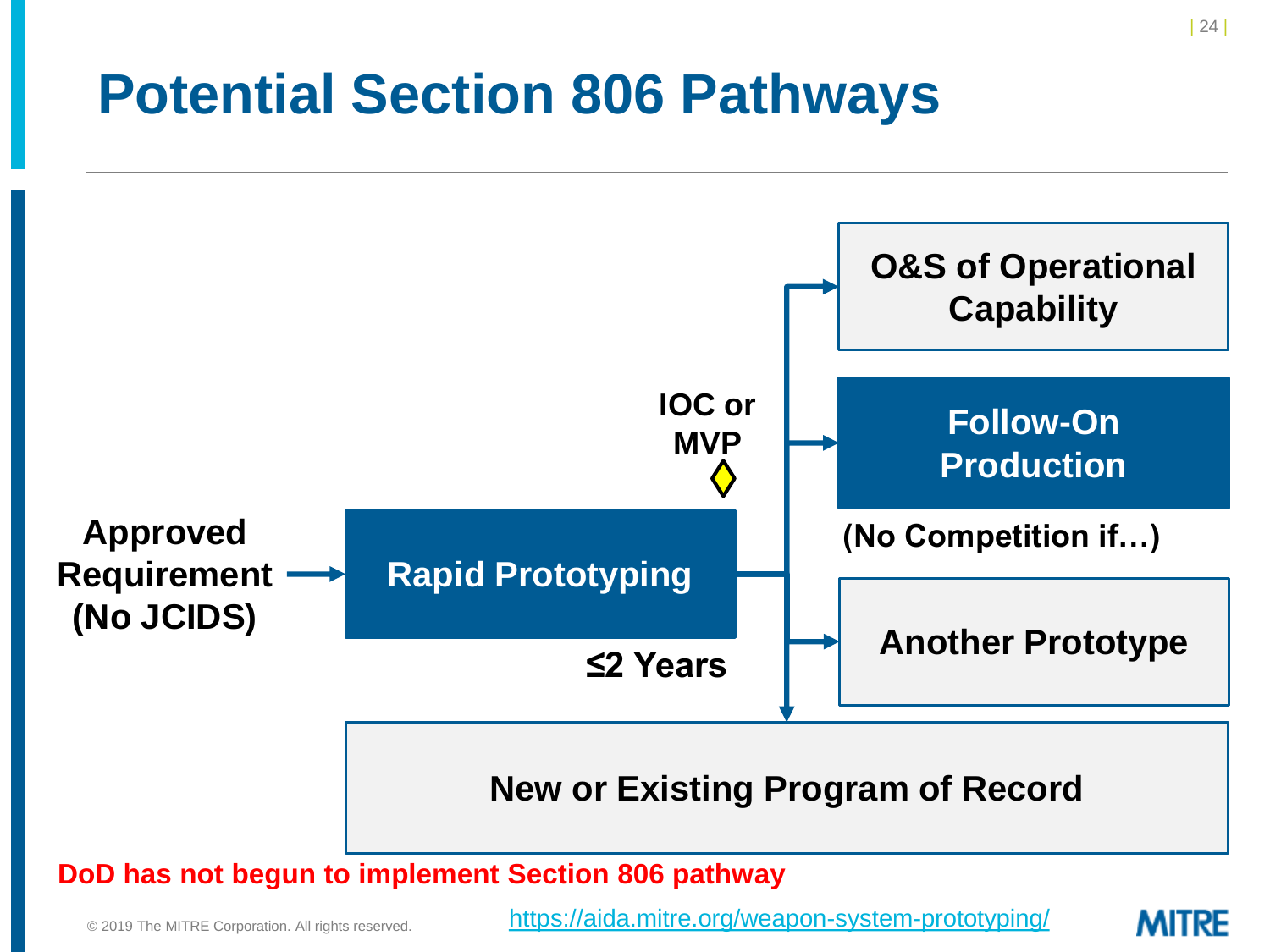# **Acquisition Tailoring in DODI 5000.02**

*"The structure of a DoD acquisition program and the procedures used should be tailored as much as possible to the characteristics of the product being acquired, and to the totality of circumstances associated with the program including operational urgency and risk factors."* 

#### *"MDAs will tailor*

- *program strategies and oversight including*
- *program information*
- acquisition phase content
- timing and scope of decision reviews and decision levels based on *the specifics of the product being acquired, including complexity, risk factors, and required timelines to satisfy validated capability requirements"*

<https://aida.mitre.org/dodi-5000/>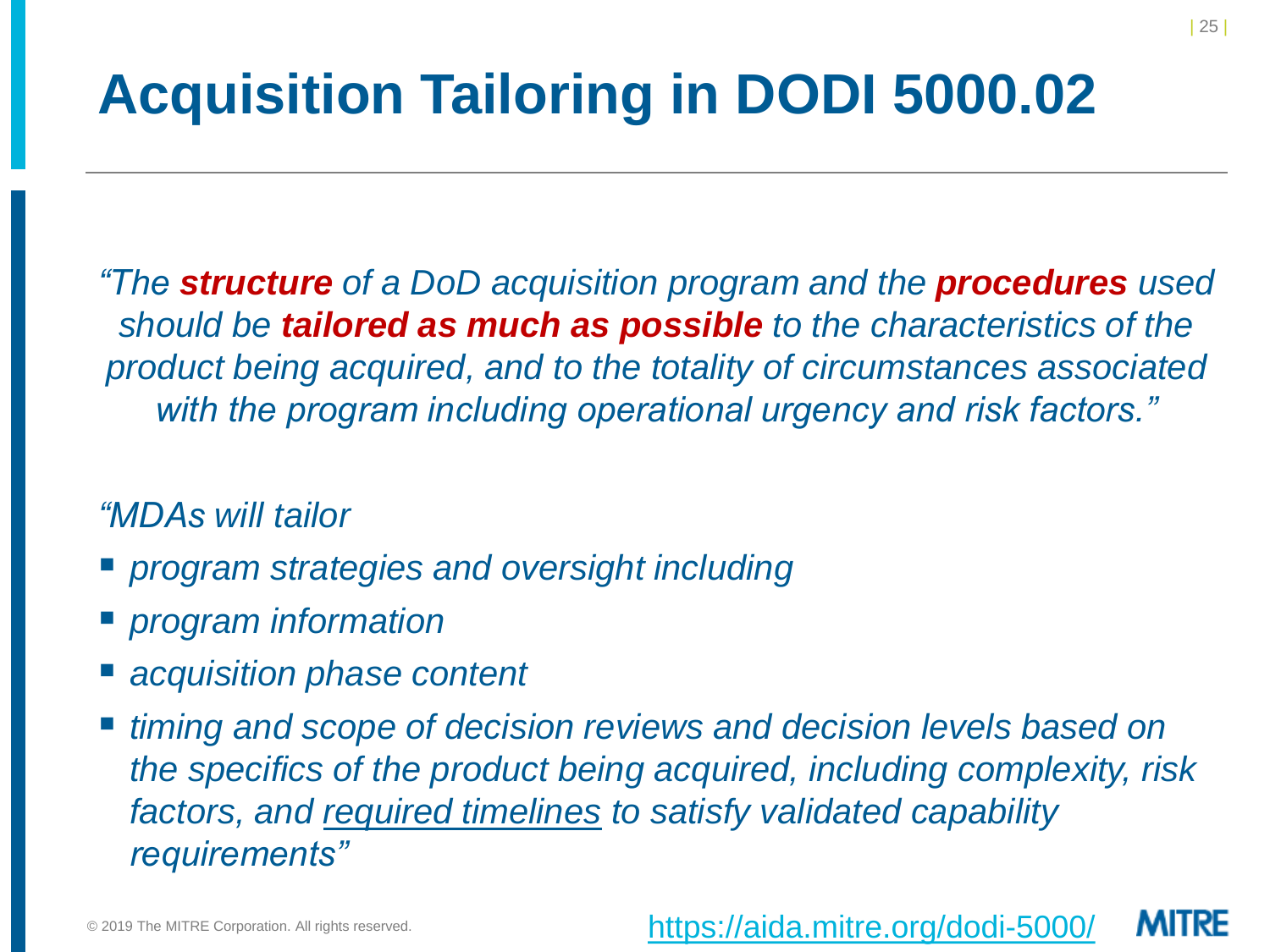## **DODI 5000.02 Model 4: Accelerated Acquisition**



- When schedule considerations dominate over cost and technical risk.
- Compresses or eliminates phases of the process and accepts the potential for inefficiencies in order to deploy capability on a compressed schedule.
- The model shows one example of tailoring for accelerated acquisition and many others are possible.
- **This type of structure is used when technological surprise by a potential** adversary necessitates a higher-risk acquisition program.

MURE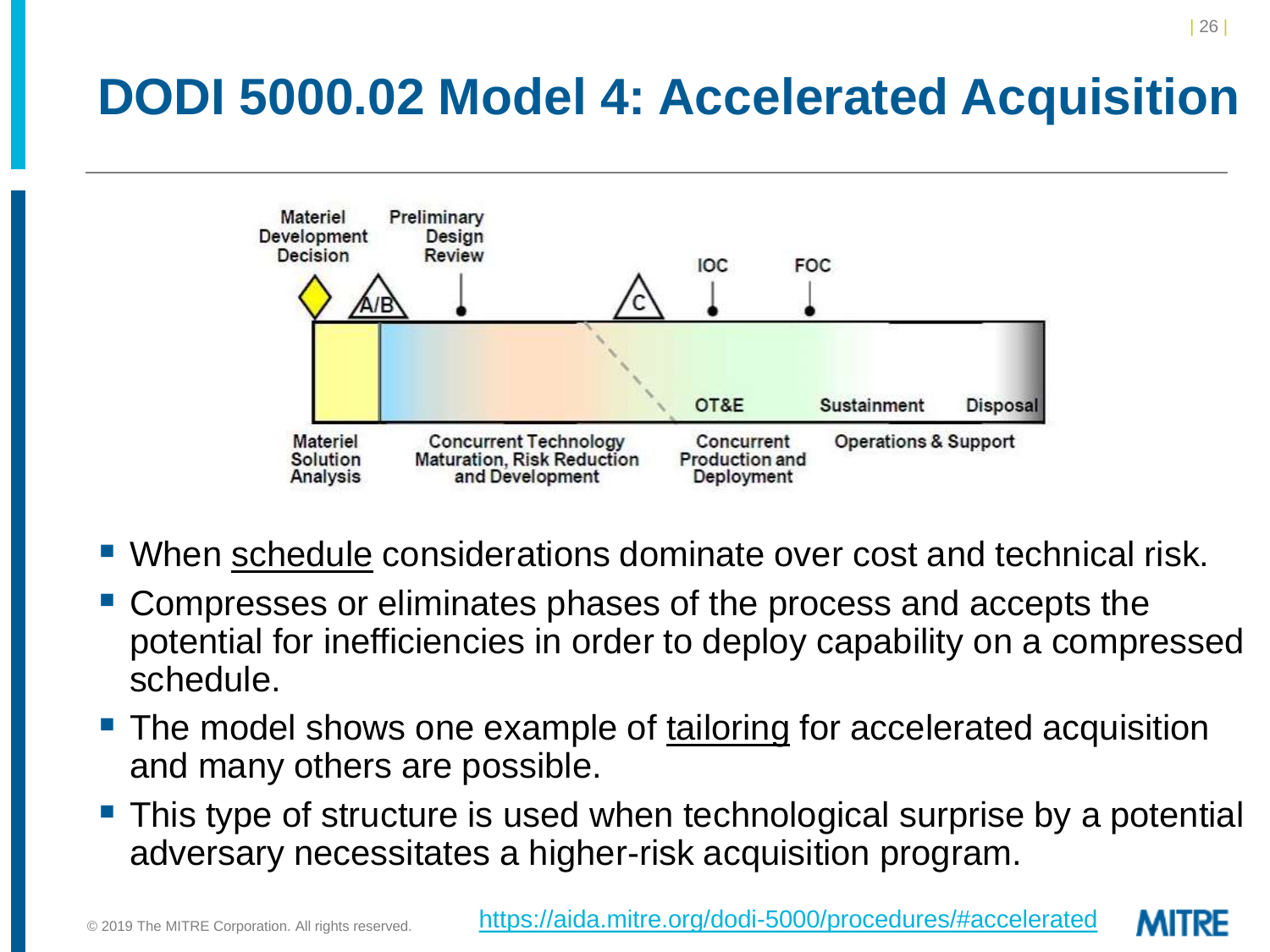## **DODI 5000.02 Enclosure 13 Urgent Capability Acquisition**

| <b>Urgent Need Generation</b>                                    |                                                                                                                                   |
|------------------------------------------------------------------|-----------------------------------------------------------------------------------------------------------------------------------|
| <b>Course of Action Decision Point</b><br>Pre-Development (Days) |                                                                                                                                   |
| <b>Development Milestone</b>                                     | <b>Development (Months)</b>                                                                                                       |
|                                                                  | <b>Production and Deployment Milestone</b><br><b>Production and Deployment (Months)</b>                                           |
|                                                                  | " (Disposition)<br><b>Operations and Support (Months - Years)</b>                                                                 |
| Legend:                                                          | $=$ Activities<br><b>Parallel / Concurrent Processes</b><br>$=$ Milestone<br><b>Decision Point</b><br>Validation / Recommendation |
|                                                                  |                                                                                                                                   |

- Provide capabilities to fulfill urgent operational needs and other quick reaction capabilities that can be fielded in **less than 2 years** and are below the cost thresholds of ACAT I and IA programs.
- UON, JUON, JEON
- **Exempt from JCIDS**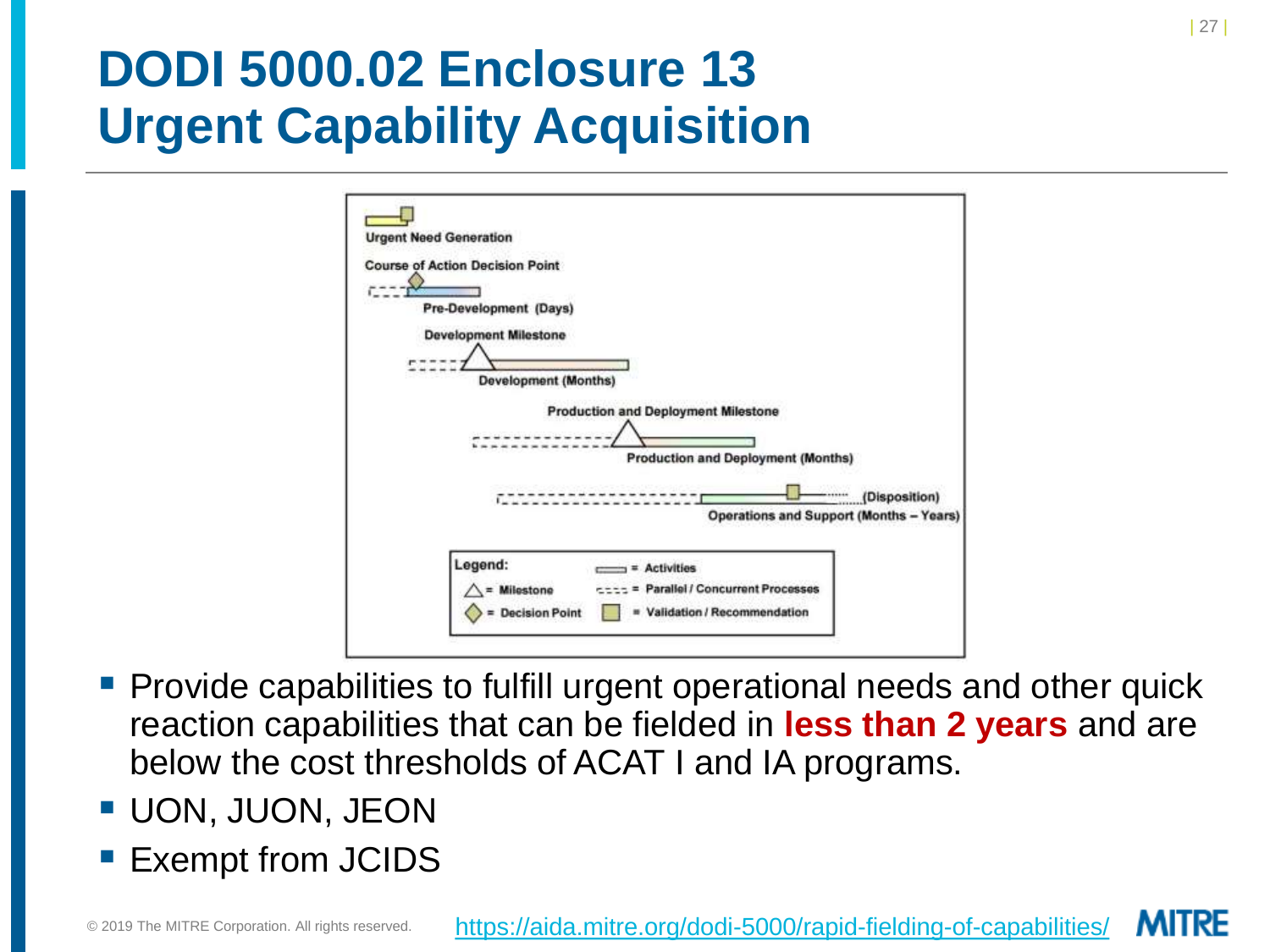## **FAR Direction – Simple**

**• Agencies shall use simplified acquisition procedures to the maximum extent practicable** for all purchases of supplies or services not exceeding the simplified acquisition threshold. [–FAR 13.003](https://openthefar.com/regulations/13/Subpart%2013_1.html#wp1125375)



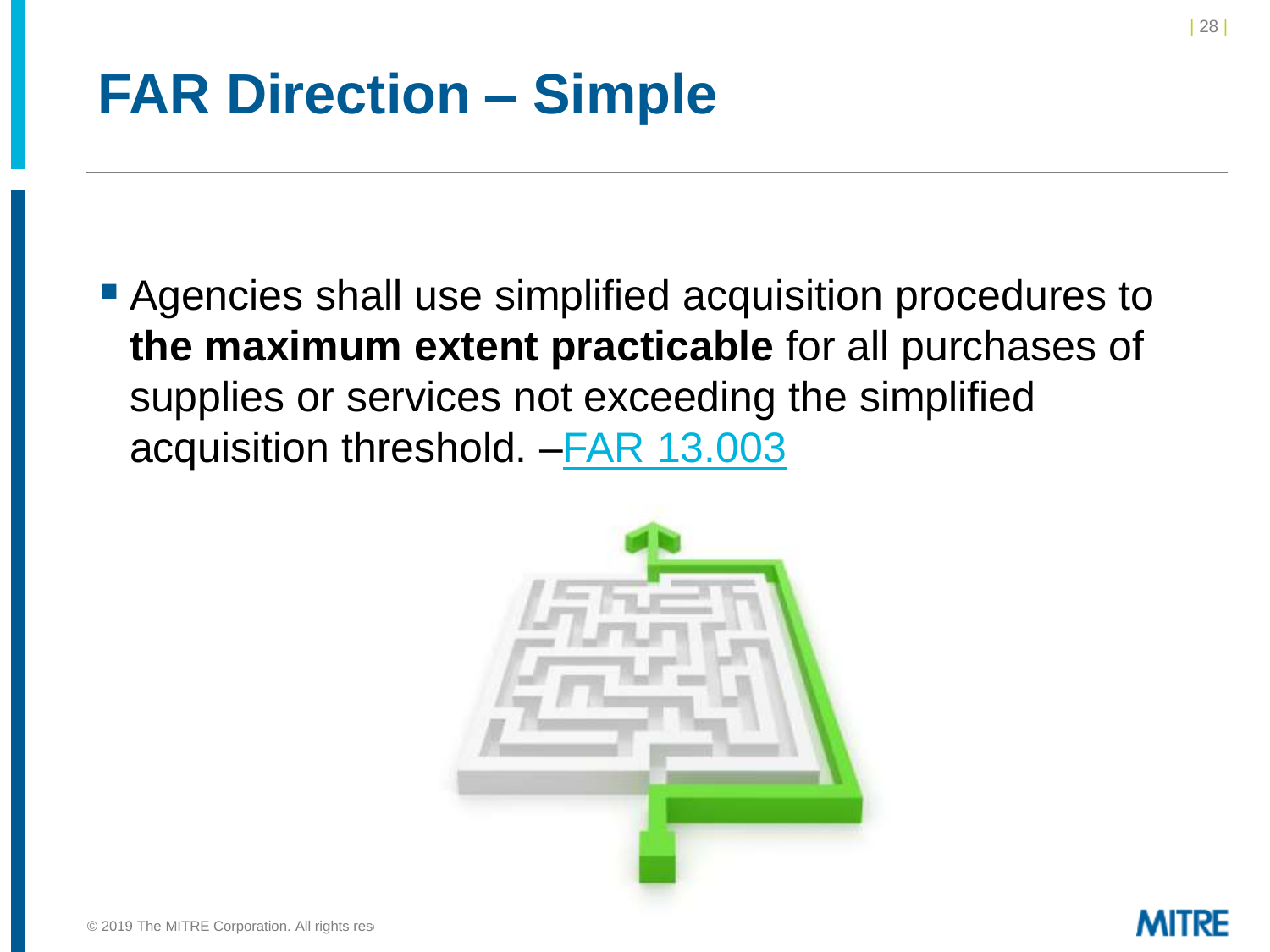## **Air Force Process for MTA Requirements**

#### **Section 804 Prototyping & Fielding Requirements Generation**



#### Source: [AF/A5R Requirements Development Guidebook, Jan 2019](https://aida.mitre.org/wp-content/uploads/2019/06/A5R-Requirements-Guidebook-Vol-5-11-Jan-19.pdf)

**MITRE**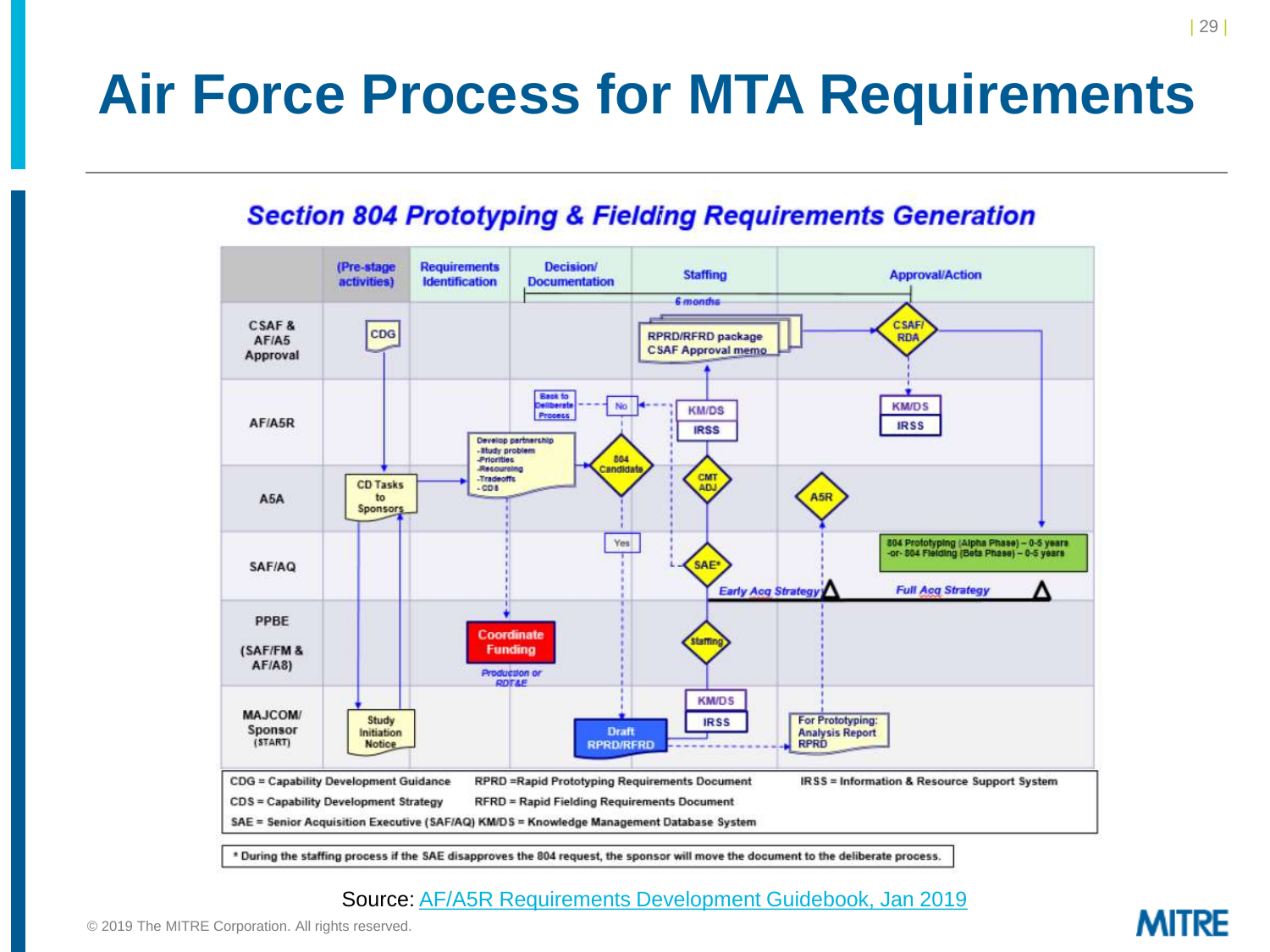## **Army Abbreviated Capability Development Document (A-CDD)**

- **GEN Murray, Army Futures Command, issued memo 7 Jun 19**
- **Directed Requirements (DRs)** 
	- Established for urgent, emergent capability requirements
	- Lack specificity and depth to fully inform the solution
- Abbreviated CDD capability requirement doc used to establish **Army's position on development of Army materiel capability**
	- A-CDD can be used for Section 804 Middle Tier of Acq programs
- **A-CDD format follows CDD format in JCIDS manual**
	- All CDD paragraphs, yet not at the maturity of a final CDD
	- Approved by AFC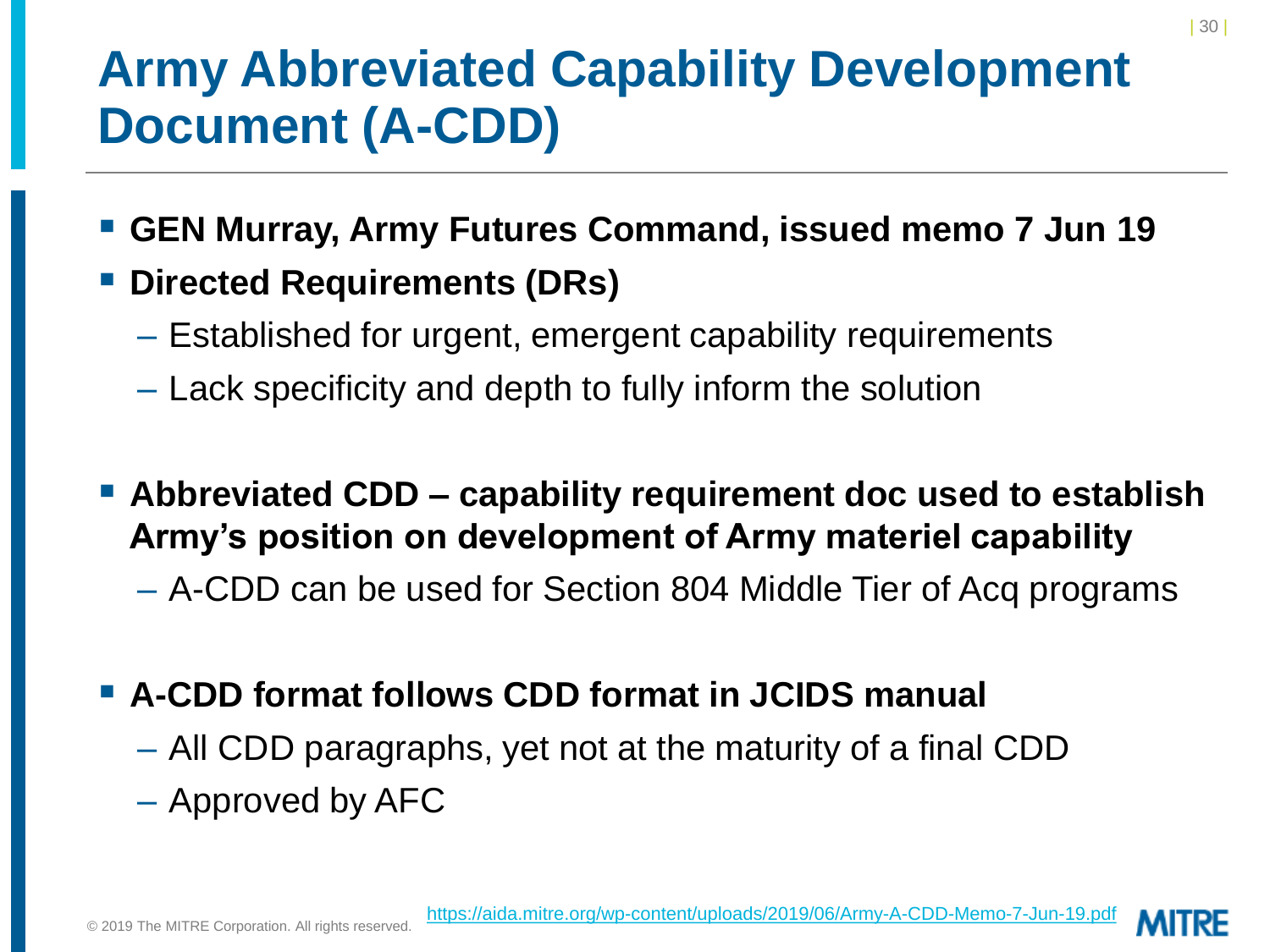# **FAR Direction – Innovative**

■ The System should also, however, **encourage innovation**, and local adaptation where uniformity is not essential. –[FAR 1.102-2\(b\)\(2\)](https://openthefar.com/regulations/1/Subpart%201_1.html#wp1130796)



- The contracting process shall be used to encourage the **best sources** from the scientific and industrial community to become involved… and must provide an environment in which the work can be pursued with reasonable flexibility and **minimum administrative burden**.
	- [FAR 35.002](https://openthefar.com/regulations/35/FARTOCP35.html#wp223483)